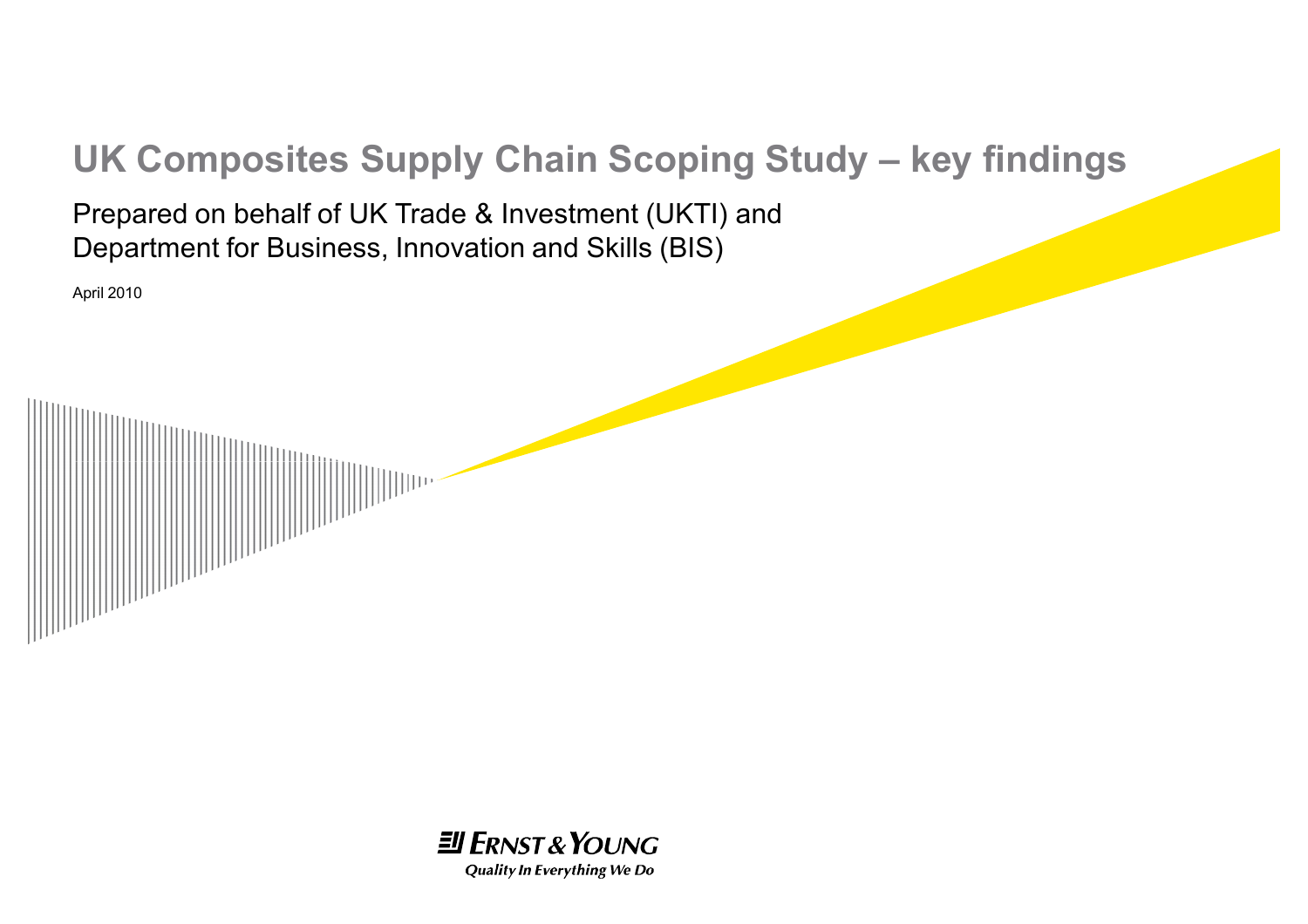# **Ernst & Young LLP Disclaimer**

The report on which this executive summary is based was prepared by Ernst & Young LLP on behalf of the Department for Business, Innovation and Skills (BIS) and UK Trade & Investment (UKTI) and addresses issues specific to them. Accordingly, we may not have addressed issues of relevance to any other party. Further, the work forming the content of this report was completed on 16<sup>th</sup> April 2010, under the understanding that messages and figures contained within it reflect information and data collected up to that date, other relevant data and information pertaining to this report following this date have no not been reflected. The analysis has been based on research undertaken by Ernst & Young LLP and on other publicly available sources.

Whilst we are prepared to provide access to this executive summary report, it is only on the basis that it is acknowledged and agreed that:

- 1. Ernst & Young LLP (including its partners, employees, agents, subcontractors and employees of its wholly owned company, Erns Ernst & Young Services Limited) accepts no responsibility and shall have no liability in contract, tort or otherwise to you or any other third party in relat relation to the contents of the Report.
- 2. Any use you make of the report, is entirely at your own risk.
- 3. The terms of this disclaimer shall be governed by and construed in accordance with English law and any dispute regarding these te terms shall be subject to the exclusive jurisdiction of the English courts.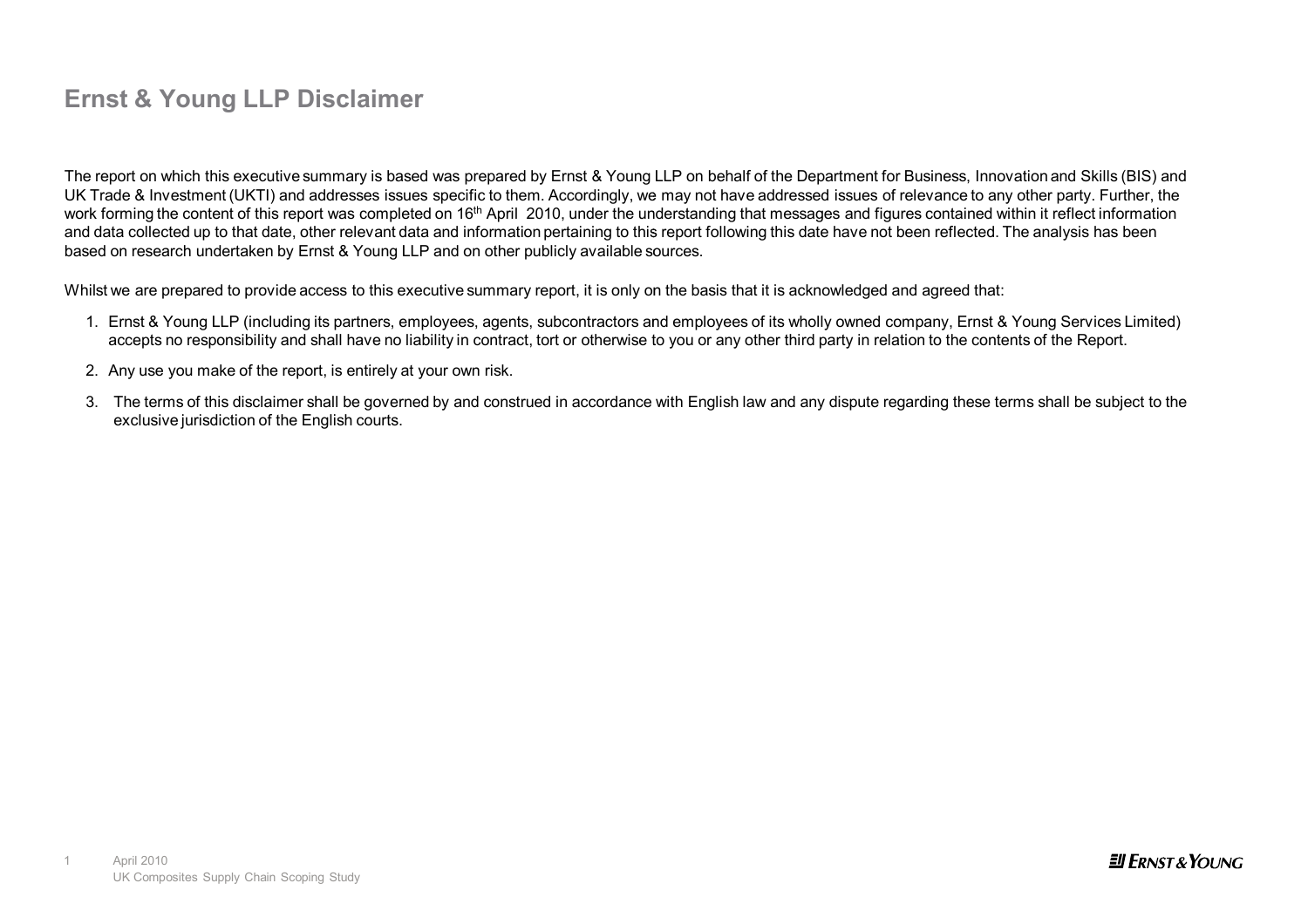# **Contents**

| <b>Section</b>                                                               | Page |
|------------------------------------------------------------------------------|------|
| <b>Executive Summary</b>                                                     | 3    |
| Overview of the UK Composites Industry                                       | 6    |
| Competitiveness of the UK Composites Industry                                | 12   |
| UK demand for Composites and Opportunities for the UK Industry               | 19   |
| International Demand for Composites and Opportunities for the UK<br>Industry | 31   |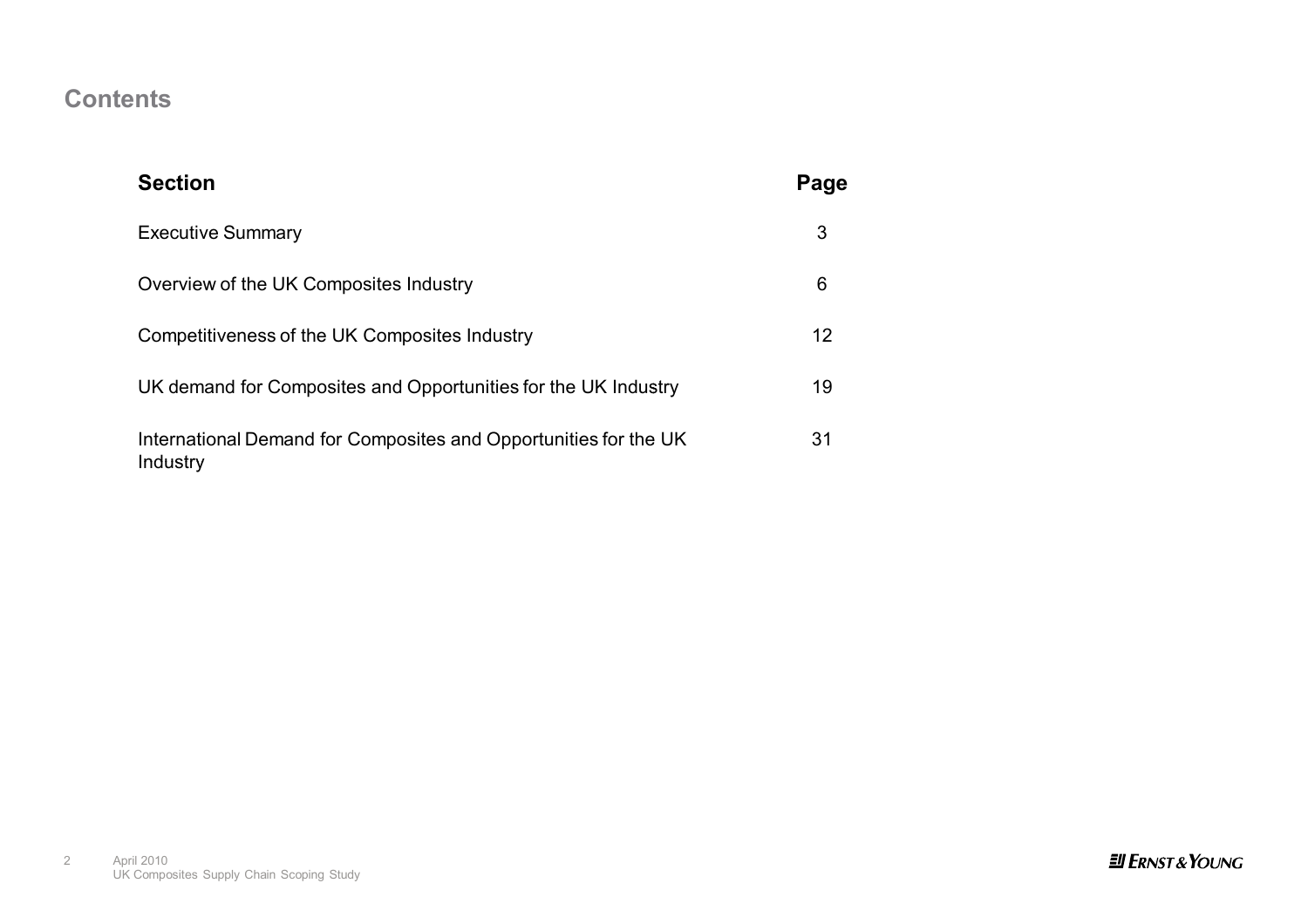**Executive summary**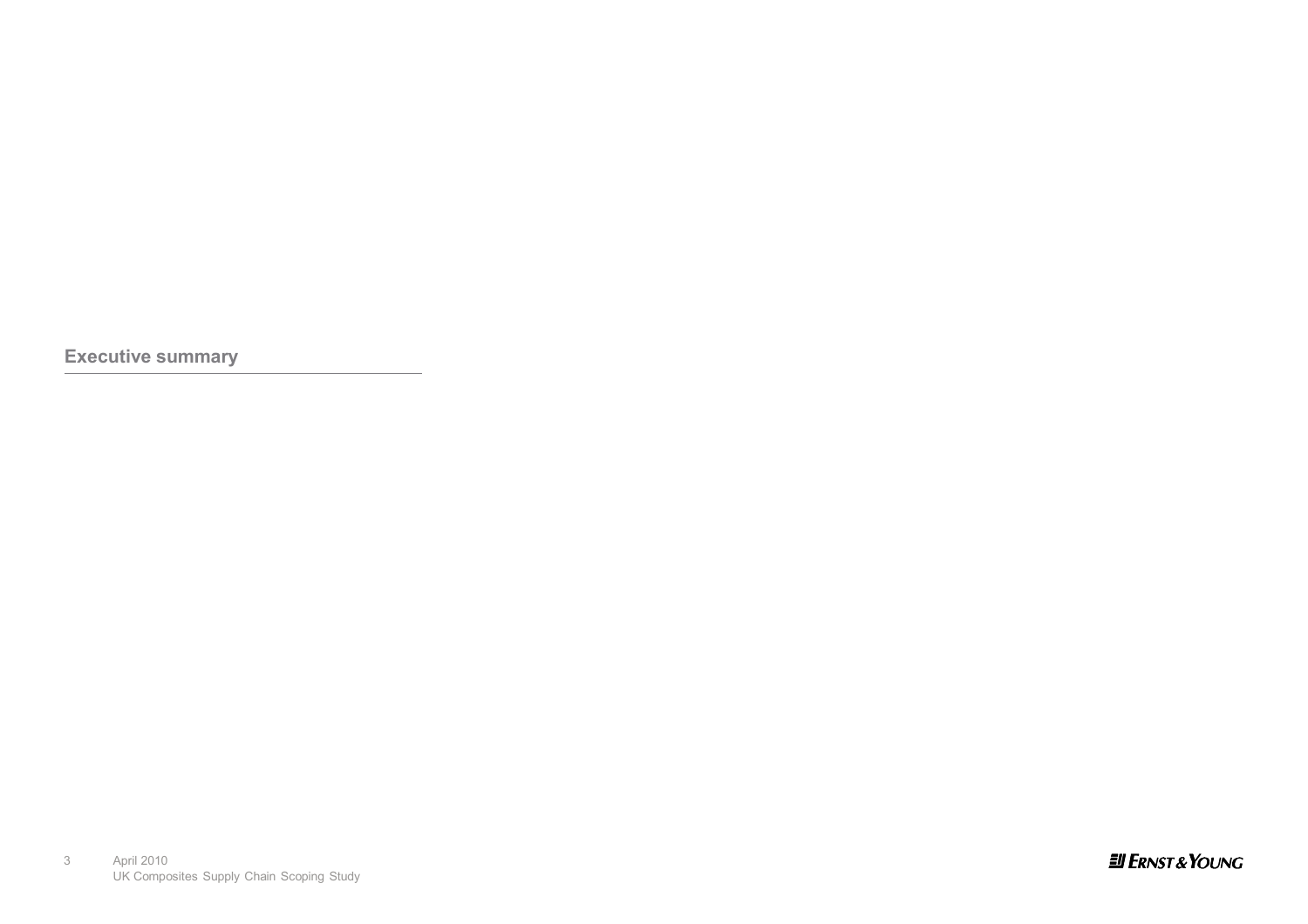#### **Executive Summary**

Currently there are around 1,500 companies involved in the UK composites sector, of which more than 85% of activity is undertaken by the 38 largest companies. Annual production revenue amounts to £1.6 billion, or added value of £1.1 billion, almost half of which is exported, mainly on aerospace programmes. Composites activity is undertaken in all parts of the UK with many regional expert clusters, most notably the aerospace composites corridor in the S South West of England.

Historically, the UK had a leading position in composites driven by early adoption of carbon-fibre composites in the defence and aerospace industries. However, several other nations have been targeting the composites sector and supporting development of capacity and new capabilities, particularly the US, Germany, Spain, Japan and Malaysia.

In composite component manufacture, traditionally a strength of UK industry, the competitive position continues to weaken as European competitors take a lead in manufacturing improvements, and lower labour cost countries invest, often with Government support, e.g., in Malaysia, to deve develop capability.

In both resins and fibres the global industry is already consolidated and led by Japanese and US companies. Many of these players maintain a UK presence to support their overall presence across Europe, and to participate in the UK composites industry itself.

Outside of the 38 largest companies, the UK supply chain is made up of smaller firms (with annual revenues of less than £5 million) supplying into end-use applications across a variety of industry sectors, and a small percentage produced for exports. These companies could benefit significantly from regional and national support, for example to identify existing and emerging export markets for their current products as well as upskilling to diversify their production techniques and product range to exploit a wider range of application areas.

Today, carbon-fibre and glass-fibre based materials constitute the greatest value in UK demand and supply of composite components and structures. New metal matrix and ceramic matrix composite materials are being researched in the UK aerospace industry in particular and, in the longer term, m may be future growth areas where the UK can play a lead.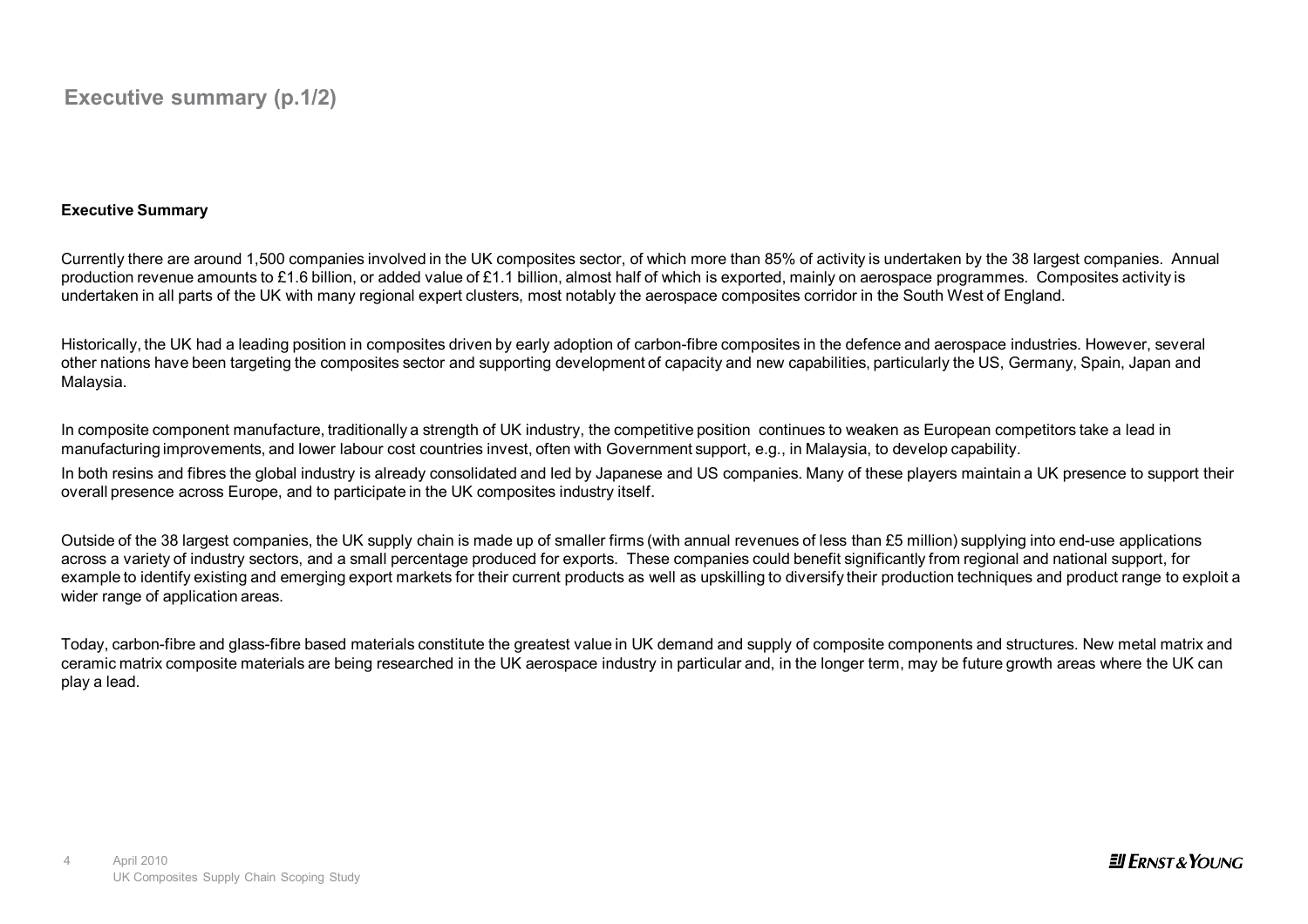### **Executive summary (p.2/2)**

In considering the growth potential of the sector, we found that there is a market-led opportunity over the next five years to step change the scale and global competitiveness of the UK composites industry.

- ► There is an upswing underway in the use of carbon fibre composites in new commercial and military aerospace programmes. This has traditionally been the largest area in value of composites production in the UK, and is set to grow by £0.4bn over the next five years.
- ► Development is ongoing in composite component manufacturing processes, to accelerate production rates and reduce unit costs. Making advances in this area, and sharing this around the UK composite component manufacturers, will be critical to retain work in the UK and to strengthen the platform for further growth in exports to existing European and American markets, as well as new markets in Brazil, Japan and China.
- ► The UK is leading a major development of offshore wind power generation that will give it a global lead in this sector over the next decade. The scale of the production requirement for composite turbine blades for UK installation, £0.4bn by 2015 and £0.6bn by 2020, plus the advances in composites technology needed to achieve longer, stiffer turbine blades, present a unique opportunity for the UK to develop world-leading composites capability in this sector.
- stiffer turbine blades, present a unique opportunity for the UK to develop world-leading composites capability in this sector.<br>► Composite capability in premium performance automotive is another strength of the UK composi including many who undertake composites work in-house. Promotion of the skills and export potential of this group of businesses, as well as greater sharing of expertise, would be beneficial for industry growth.
- ► Opportunities are available across a wide range of industry sectors and applications for composite including construction, marine and offshore oil and gas. In each of these areas there is growth potential as advanced in composite technology and a lowering of the cost of production creates new users – as well as demand recovery in some sectors.

The global composite industry is becoming increasingly competitive. Many competitor countries have recognised the strategic importance of advanced composite materials and support their companies to develop capability to provide them with a global comparative advantage. In this environment, the UK is only likely to remain competitive by creating the conditions where companies can beneficially work together across sectors and supply chains to grasp the commercial opportunities provided by the increasing shift to lightweight composite materials. The National Composites Centre being created in Bristol will have a strategic role to play in this effort and in coordinating the work of other regional centres of composites excellence. Continuing to work on addressing the skills gaps will also benefit the UK. T The UK has significant expertise and key building blocks to be a world class player in this fast growing strategically important market, and would benefit from co-ordination and support to best address the opportunities.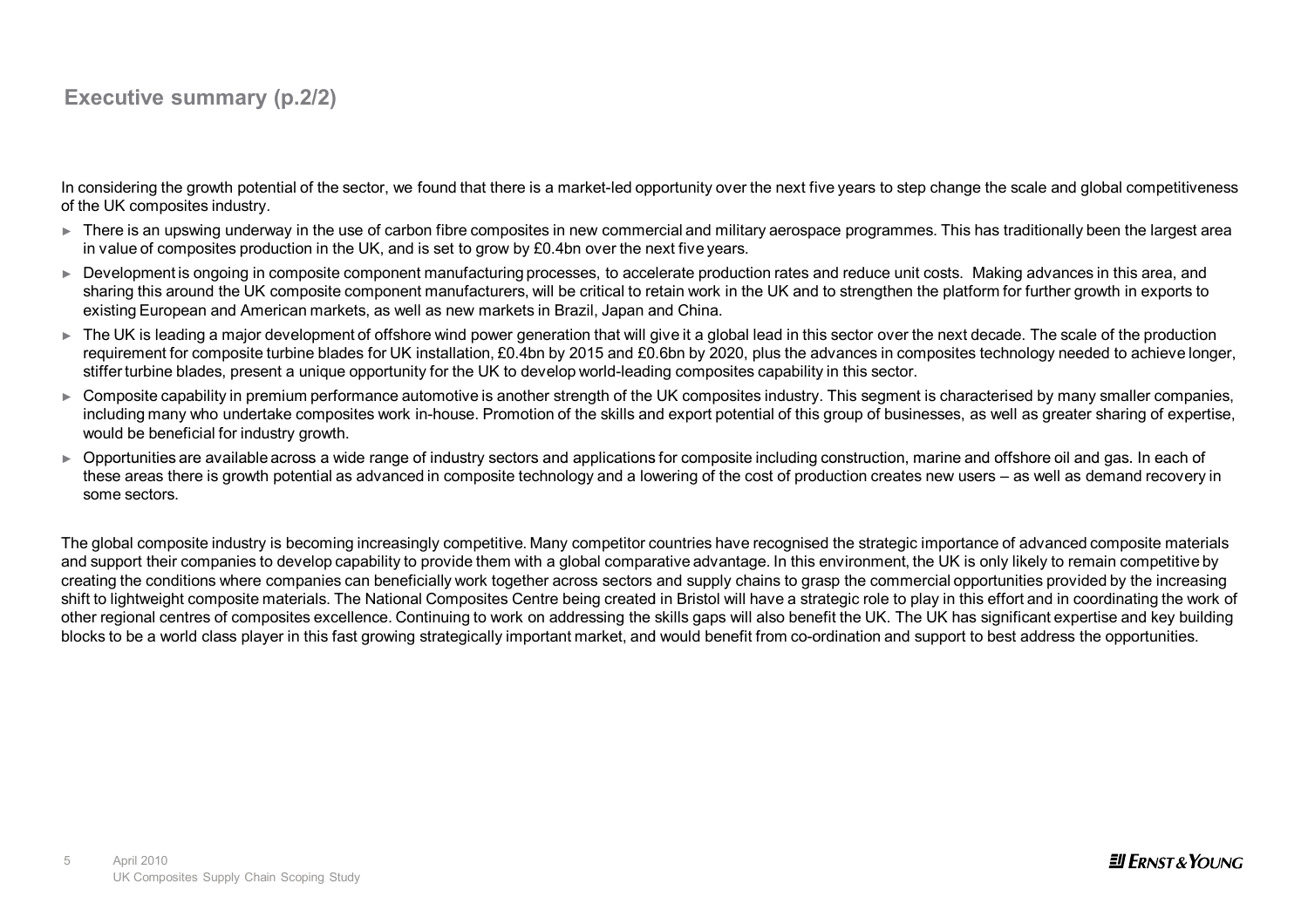**Overview of the UK Composites Industry**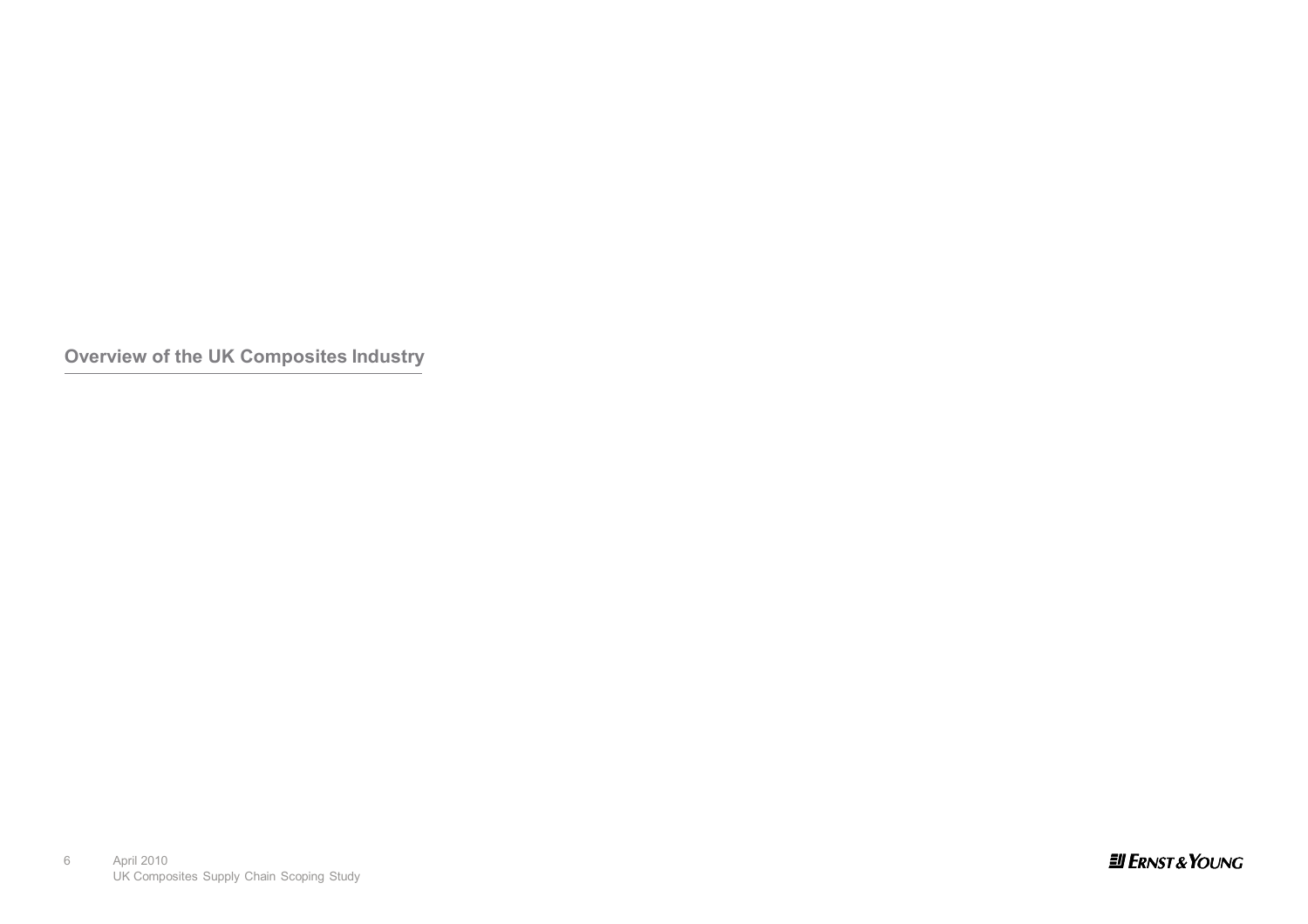### **The UK produces about £1.1bn of composite components and structures. The aerospace sector is the biggest user of composites and the driver of high value carbon fibre composites**

**UK production value of composite components by material and sector, 2010 estimates**



#### **UK production volume of composite components by material and sector, 2010 estimates**



Source: Estimates based on prior research and interviews Note: Excludes waste

- ► This report has covered glass, carbon, metal matrix and ceramic matrix composite materials, with a focus on the key stages of the UK composites supply chain being resin and fibres, fabrics and prepreg and composite component manufacture and assembly.
	- − The size of the UK composites industry is between £1bn and £1.6bn depending on the point of view:
	- − Annual production revenue totals £1.6bn, but this double counts the supply of materials along the composites supply chain from resins and fibres to fabrics, prepreg, composite components and in some sectors, assembled composites structures.
	- The estimate of industry value added is £1.1bn.
	- − UK domestic demand for composite components is £0.9bn, comprising UK production of £1.1bn less exports of £0.4bn (mostly aerospace) plus imports of £0.2bn (mostly wind turbine blades)
- ► By material, UK domestic demand is 65% carbon fibre and 35% glass fibre composites; by sector 65% aerospace, with wind, automotive and marine the other main sectors. There is widespread knowledge and use of composite components across UK industry given their long history of use. The benefits of carbon fibre composites relate to their high strength to weight ratio compared to metals, offset by a much higher unit cost. Glass fibre composites offer low unit cost and advantages in flexible moulding, but have a lower strength to weight ration than metals and some other plastics. New metal matrix and ceramic matrix composite materials, that offer high temperature resistance, are being researched in the UK aerospace industry in particular and, in the longer term, may be major growth areas where the UK can play a lead.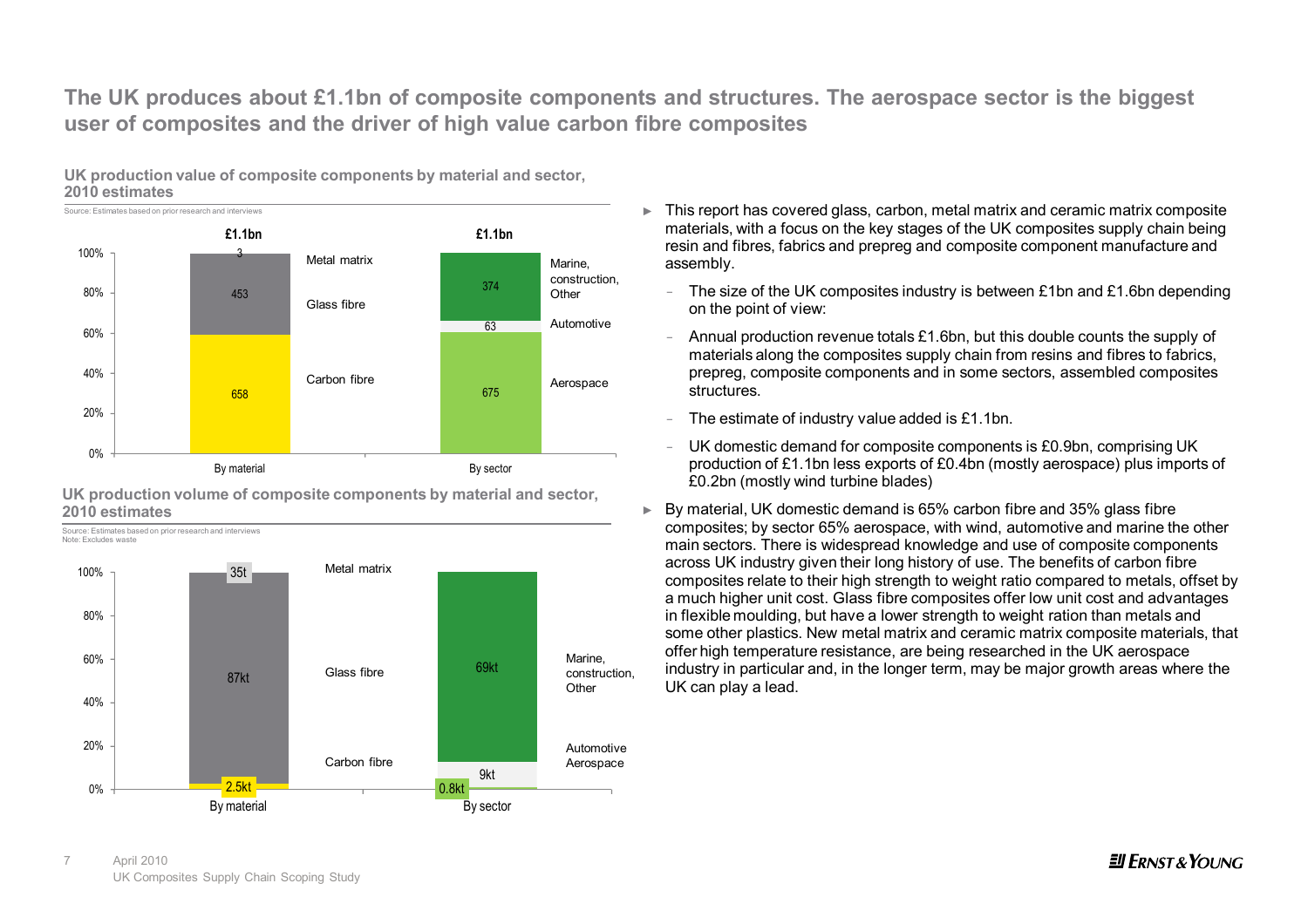### The UK composites industry is a large exporter in key areas of the supply chain; composite components and **structures, pre-preg, and industrial grade carbon fibre**



- ► The UK composites industry is a large exporter in key areas of the supply chain. These include carbon fibre composite components and structures, predominantly to the aerospace industry, prepreg and woven fabrics for aerospace and industrial grade carbon fibres.
- ► Most value added is seen in the composite components and structures stage, reflecting the complexity of manufacturing processes and assembly activities. This is a key focus of technology development.
- ► Components and structures in the form of glass fibre composite wind turbine blades and carbon fibre composite components (from Asia and Europe) constitute the largest part by value of UK composite imports.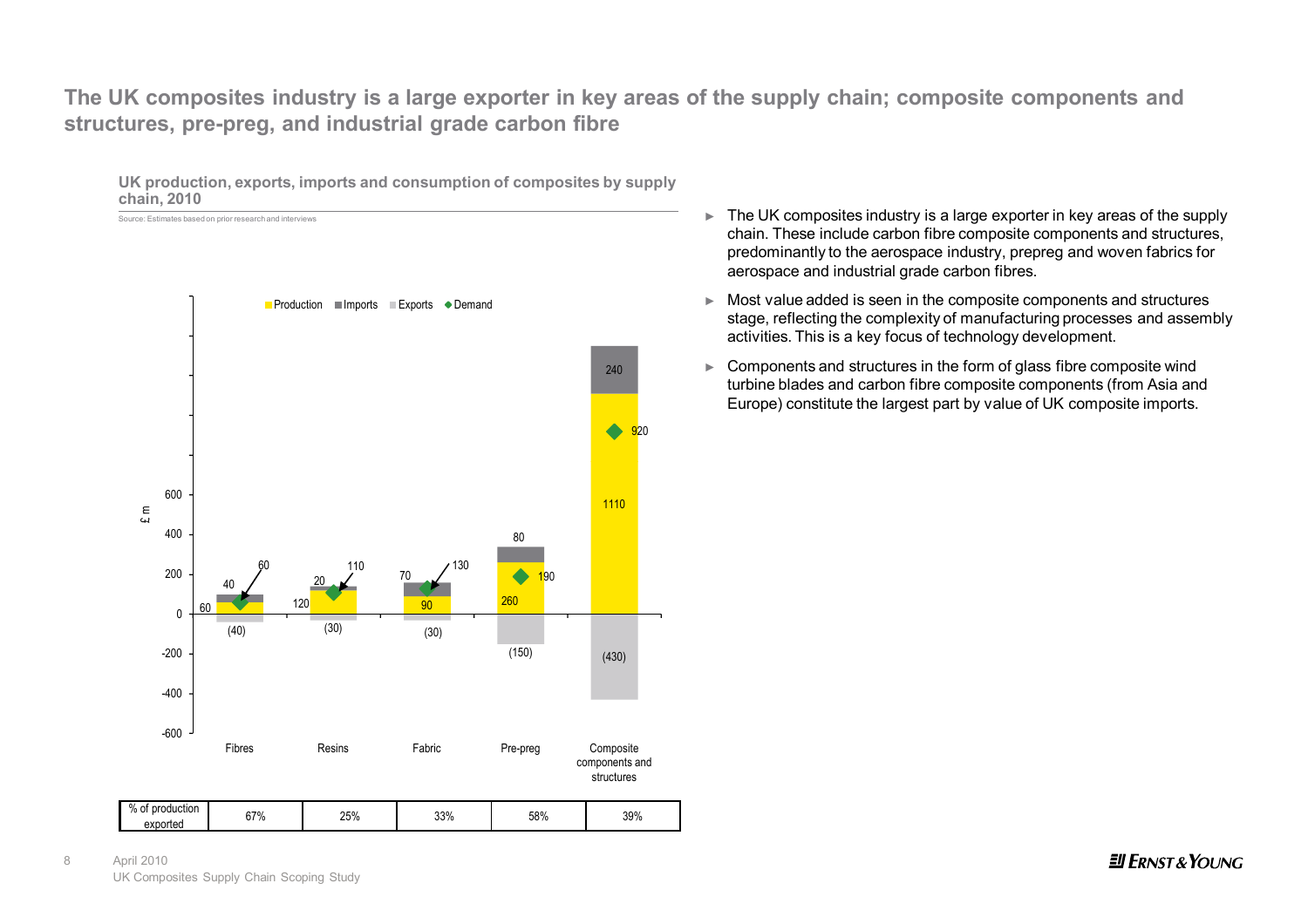The UK composites industry has annual production revenue of £1.6bn, of which close to half is exported. 85+% of **industry activity is captured by the top 38 companies which include many global leaders**

#### **Size, value added, production and exports of UK composites industry, 2010**

Source: Estimates based on prior research and interviews<br>Note: \*Cumulative production including the supply chain; \*\* Airbus UK not included in top 5 as it outsources most of its production

| $£$ bn                                                  | <b>Number of</b><br>companies | <b>Value added</b><br>of UK<br>composite<br>production | <b>Total revenue</b><br>of UK<br>composite<br>production | <b>Exports of</b><br>as % of UK<br>production | <b>Composite</b><br>material         | <b>Examples of leading UK composite companies</b>                                                                                                                                                                                                                                                                                                                                                                   |
|---------------------------------------------------------|-------------------------------|--------------------------------------------------------|----------------------------------------------------------|-----------------------------------------------|--------------------------------------|---------------------------------------------------------------------------------------------------------------------------------------------------------------------------------------------------------------------------------------------------------------------------------------------------------------------------------------------------------------------------------------------------------------------|
| Top 5<br>(Top 5 companies<br>by in-house<br>production) | 5                             | £ 0.4bn                                                | £ 0.5bn                                                  | 65%                                           | <b>Carbon fibre</b>                  | ► GKN (commercial aerospace composite structures)<br>► BAE Systems (military aerospace composite structures)<br>Hexcel (pre-preg materials)<br>Bombardier (commercial aerospace composite<br>structures, NP Aerospace (composite components)                                                                                                                                                                        |
| $6 - 38$<br>(all > £5m of<br>composite<br>revenues)     | 33                            | £0.6bn                                                 | £ 0.9 <sub>bn</sub>                                      | 45%                                           | Carbon<br>fibre, some<br>glass fibre | ► Brookhouse (Aerospace component manufacturer)<br>Lola (multi-sector component manufacturer)<br>Cytec (semi finished product manufacturer)<br>SGL (fibre manufacturer)<br>Huntsman (resin manufacturer)                                                                                                                                                                                                            |
| <b>Others</b><br>(<£5m composite<br>revenues)           | c.1,460                       | £ 0.1bn                                                | £ 0.2bn                                                  | Small                                         | Glass fibre,<br>some<br>carbon fibre | $\triangleright$ Specialist composites manufacturers with $\leq$ 5m in<br>revenues (eg. Formula 1 specialist Formtech<br>Composites)<br>$\triangleright$ In-house composite fabrication units (eg, Princess<br>Yachts, Nissan), Tooling and moulding suppliers (eg.<br>Rojac)<br>$\blacktriangleright$ Equipment manufacturers (e.g. Autoclaves Limited),<br>Other firms with some revenue derived from composites. |
| Total                                                   | c.1,500                       | £ 1.1bn                                                | £ 1.6bn                                                  | 45%                                           |                                      |                                                                                                                                                                                                                                                                                                                                                                                                                     |

► More than 85% of UK composites industry activity is represented by the largest 38 companies identified in this research, who by and large have and will drive the future development of the UK composites industry. This group comprises a number of companies that are recognised global l leaders, including GKN, BAE Systems, Hexcel, Bombardier, Lola, Cytec and SGL. Most of these players focus on carbon-fibre composites. In aggregate these companies export about half of their production, reflecting both the international nature of the aerospace and defence industries, as well as the Europea European demand pool that the resin, fibre, fabric and prepreg companies supply in addition to domestic UK demand.

► Additionally there are over 1,000 SME companies involved in composites – those with composites revenue less than £5m or the in-house production of integrated manufacturers. These companies are typically more focused on glass fibre composites, and have a low level of exports.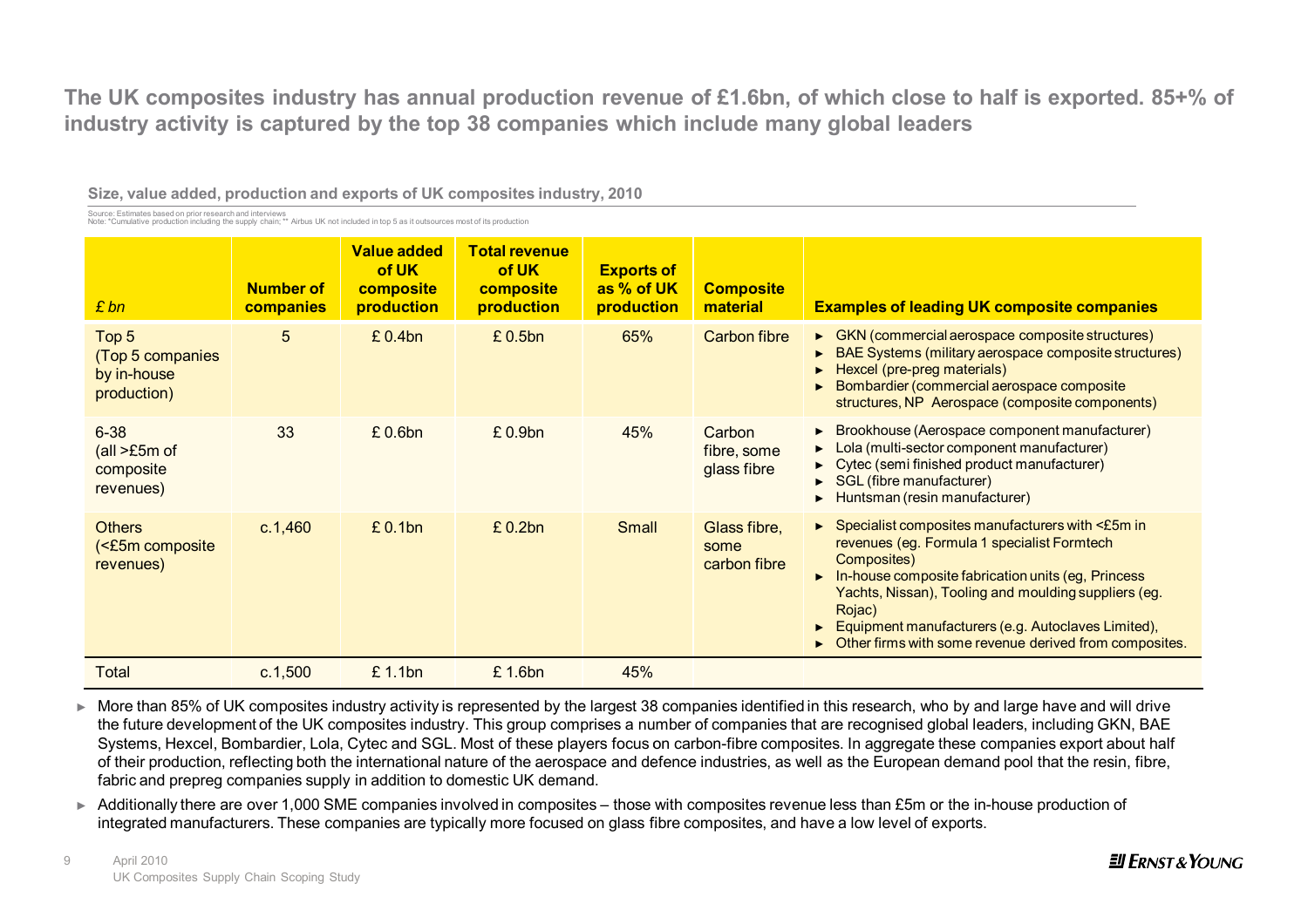### **GKN, Airbus UK, Hexcel, Bombardier and BAE Systems are the largest composite companies in the UK**

**Distribution of the UK composites supply chain, 2010**

Source: Prior research, company accounts, interviews

![](_page_10_Figure_3.jpeg)

Note: \*Excludes Vetrotex (glass fibre subsidiary of St Gobain), PD Interglas (glass fibre); Greene Tweed & Co. (component manufacture); imports of wind turbine blades, other composite producers with revenue <£5m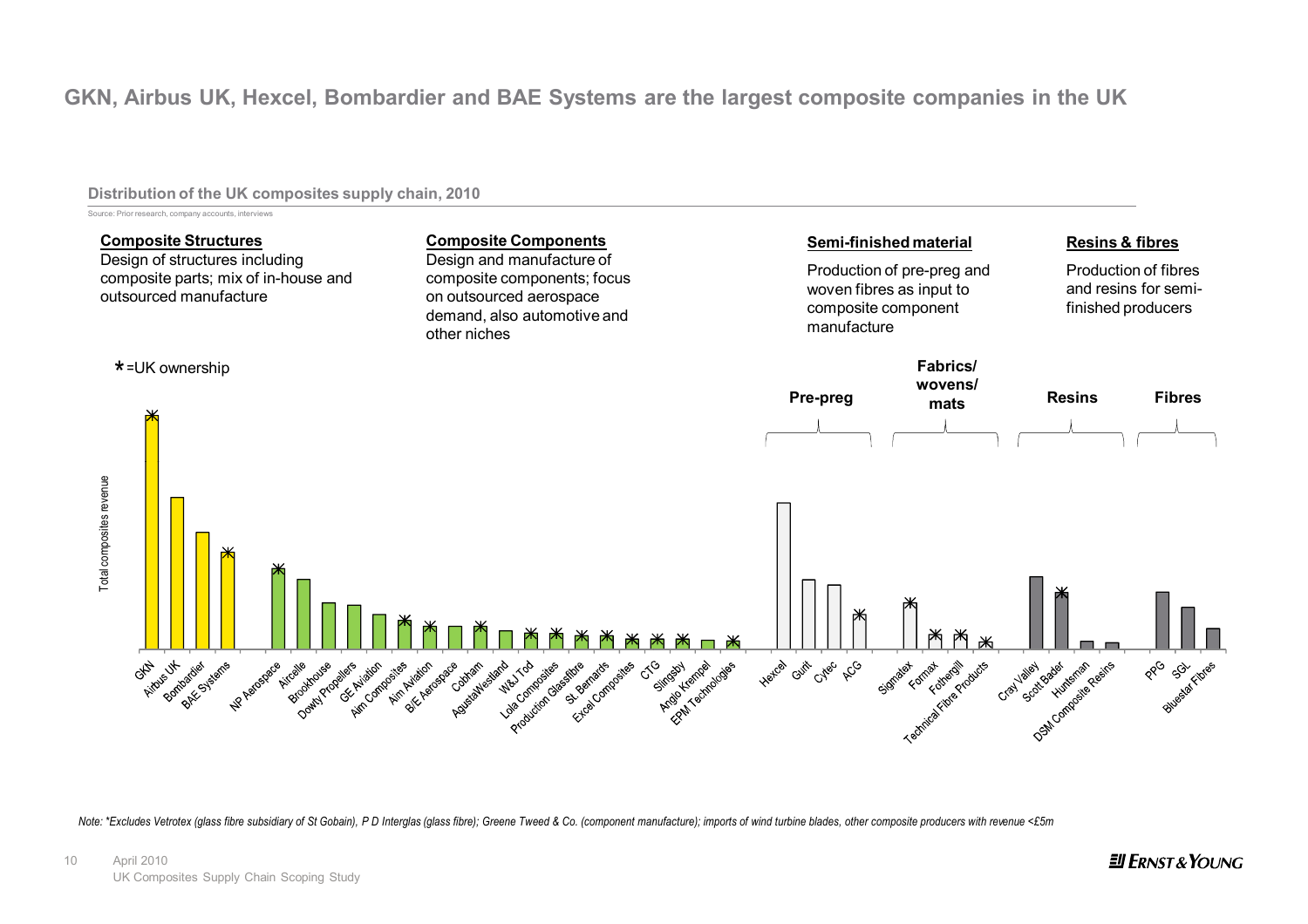The composites industry is active in all regions of the UK with many regional clusters of expertise, for example in **the Eastern regions in resin and materials supply and in the South West in aerospace composite components**

![](_page_11_Figure_1.jpeg)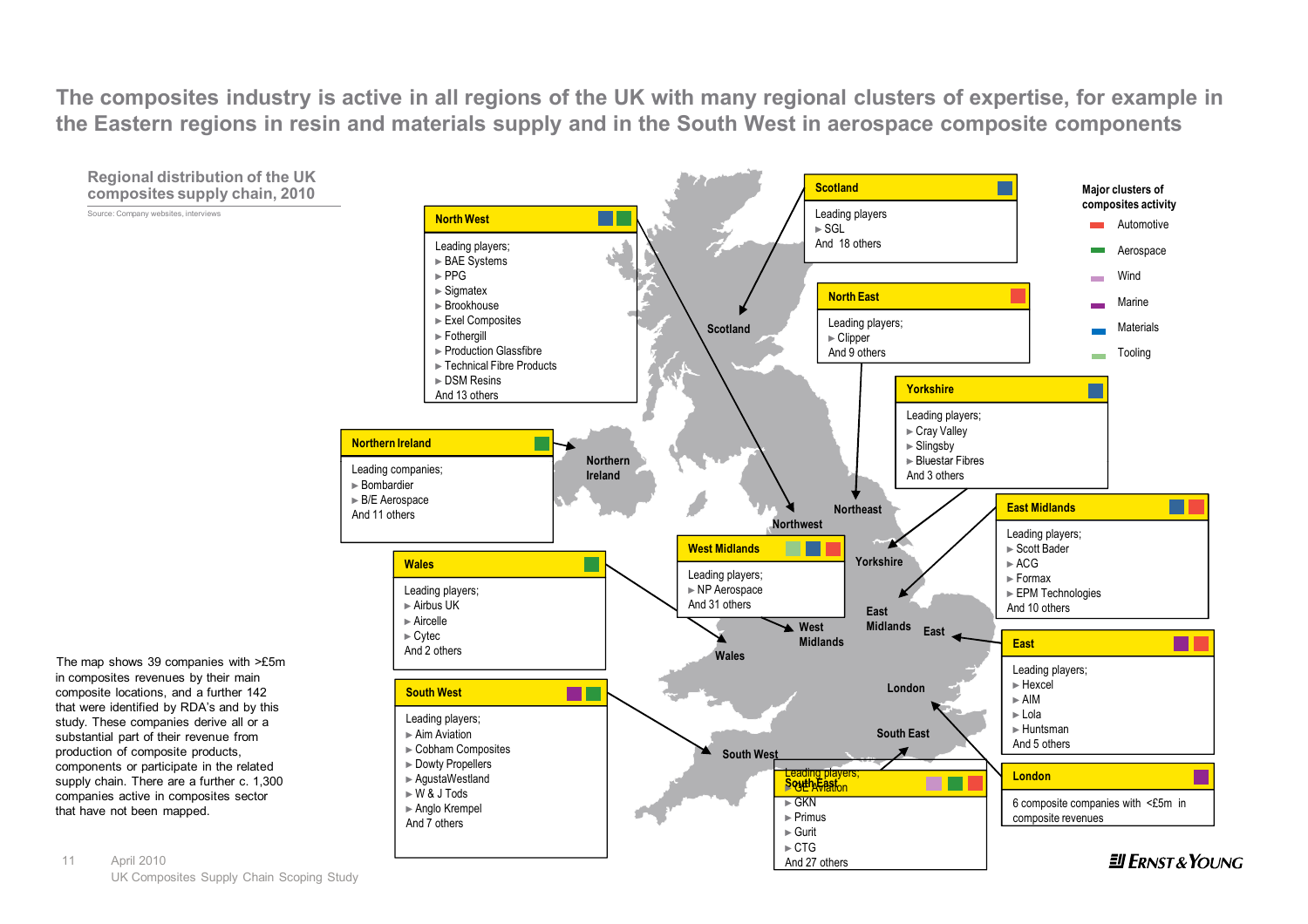**Competitiveness of the UK Composites Industry**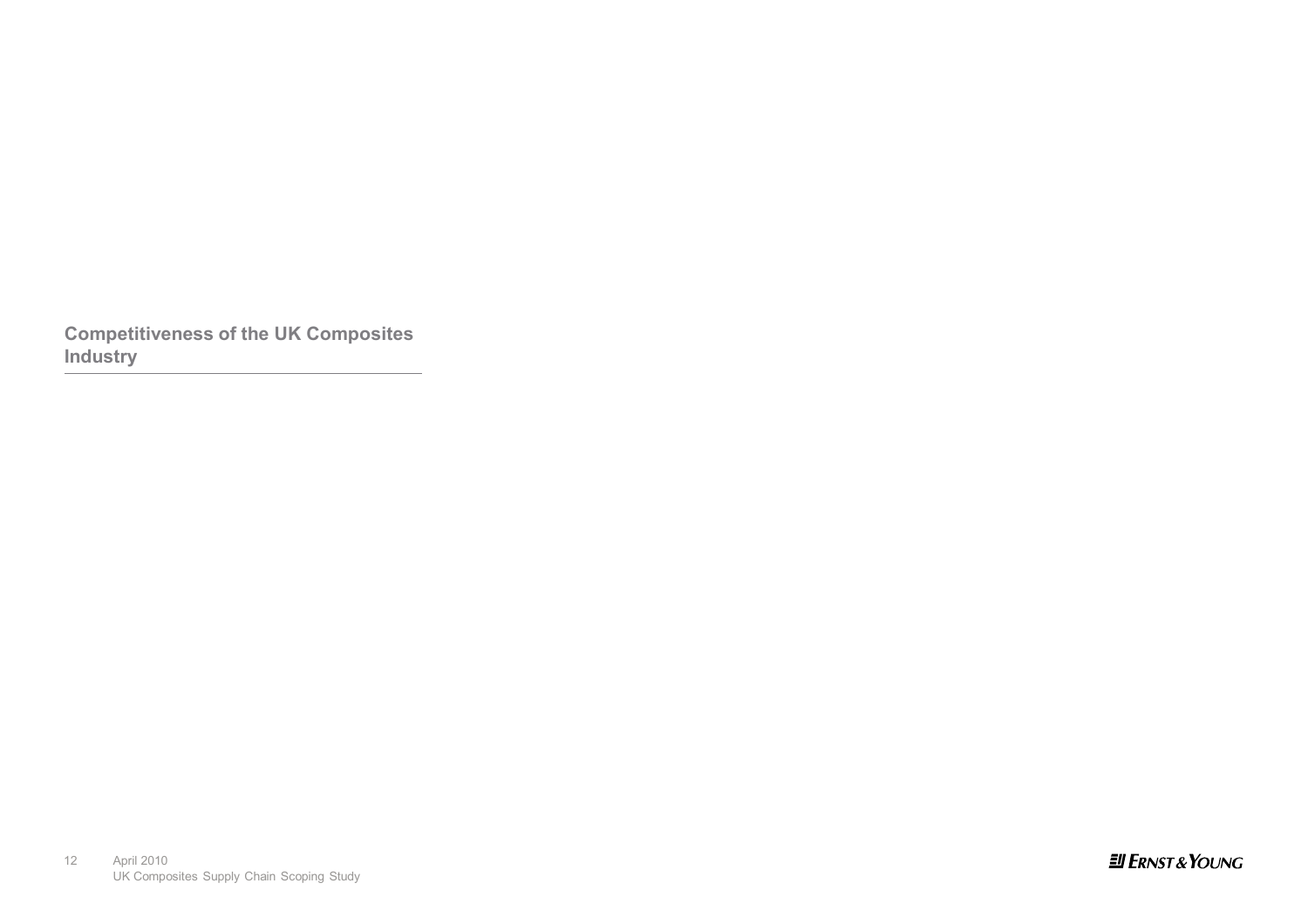### **The UK competes against American, European and Asian composites industries**

![](_page_13_Figure_1.jpeg)

**Industry views on key sources of international competition (indicative)**

- ► Given the relatively high degree of exports and imports, particularly in carbonfibre-based composites, UK industry competes with American, European and Asian composites industries. Historically, the UK had a leading position in composites driven by early adoption of carbon-fibre composites in the defence and aerospace industries. However, several other nations have been targeting the composites sector and supporting development of capacity and new capabilities, examples include Spain, Japan and Malaysia. In some cases, direct Government intervention has led to corporate investments being located in competitor countries.
- $\blacktriangleright$  The source of international competition varies by industry segment:
	- − Composite component structures producers in aerospace face most competition from the USA, France and Germany – reflecting the primary location of the aerospace primes
	- − Composite component manufacturers perceive greater competition from Spain and Malaysia, given their targeted investments in this area, and a growing threat from China
	- Fabrics and prepreg manufacturers experience competition from the USA, Europe and also Japan
	- In resins and fibres, the main competition comes from the USA, Germany, Japan and China
	- The following pages highlight some examples of international development.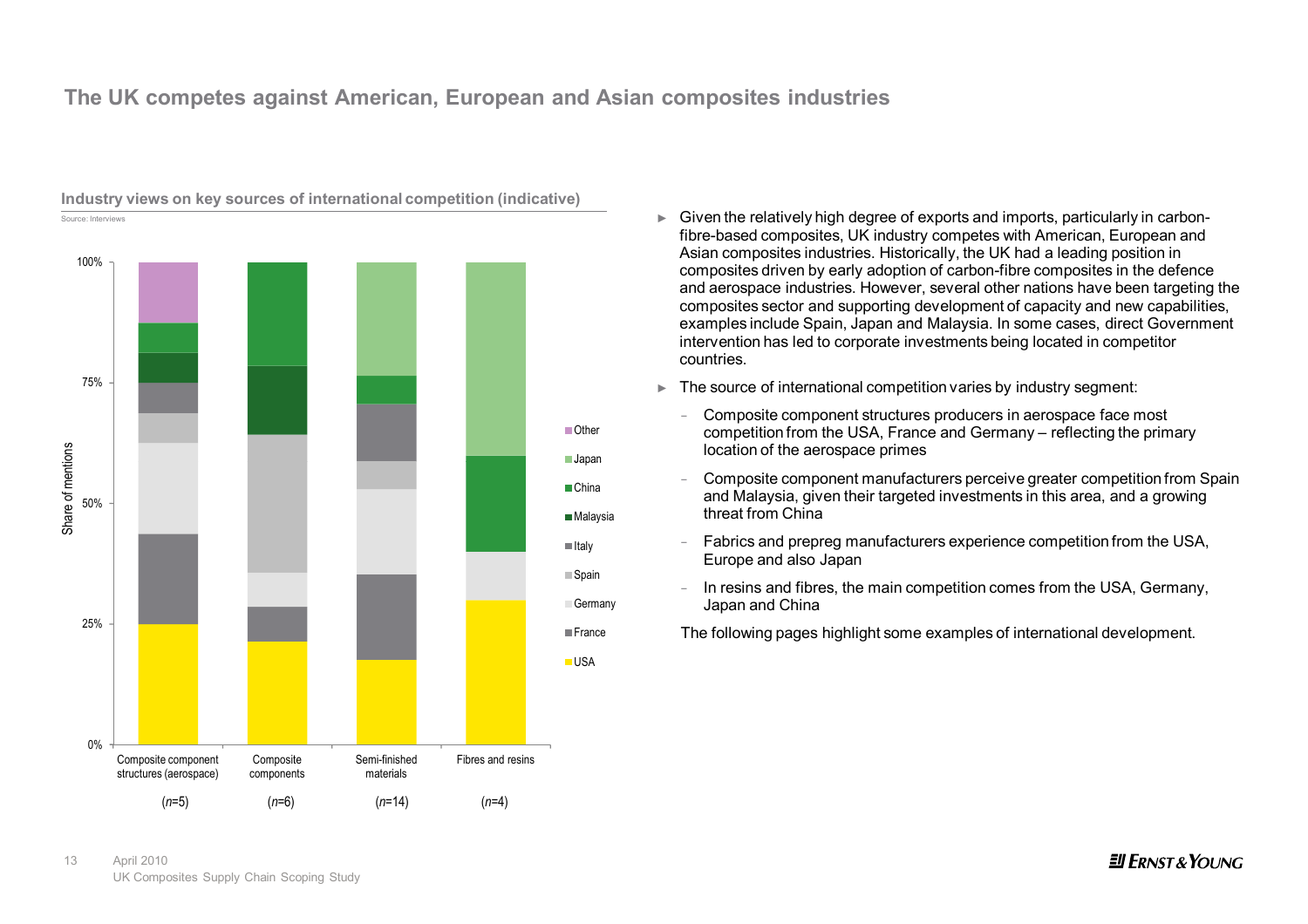| Country                                                    | <b>Key strengths</b> | Drivers of composite industry development                                                                                                                                                                                                                                                                                 | Mapping to UK composite industry |                                                                                                                                                                                                                                                                                                                            |  |
|------------------------------------------------------------|----------------------|---------------------------------------------------------------------------------------------------------------------------------------------------------------------------------------------------------------------------------------------------------------------------------------------------------------------------|----------------------------------|----------------------------------------------------------------------------------------------------------------------------------------------------------------------------------------------------------------------------------------------------------------------------------------------------------------------------|--|
| <b>US</b><br>Aerospace,<br>defence, wind,<br>raw materials |                      | ► US industry is a leader in composites innovation and benefits from a significant<br>presence in all the key industry sectors considered in this report.                                                                                                                                                                 |                                  | The key sectors in which UK companies face competition from<br>the US are in the military and civil aerospace sector, from a                                                                                                                                                                                               |  |
|                                                            |                      | Composites innovation has benefited from the US defence industry, which has<br>fostered growth of leading-edge applications as well as large volume<br>programmes. The country's leadership in civil aviation programmes has also<br>driven advances in the composites industry, most notably with the B787<br>programme. |                                  | strong base of composite structure manufacturers and composite<br>component manufacturers. However, government-driven<br>purchasing patterns and in particular restrictions on technology<br>derived from the defence industry limits some of the cross-border<br>competition, including higher-end exports out of the US. |  |
|                                                            |                      | The US composites industry is also supporting the growth onshore and<br>increasingly offshore wind energy.                                                                                                                                                                                                                |                                  | Raw materials are imported into the UK from the US, however<br>these compete to a limited degree with domestic supply, as<br>these products are either supplied by the local plants of                                                                                                                                     |  |
|                                                            |                      | The US has a well developed supply chain producing resins, fibres and pre-<br>preg, with a number of global leaders such as Hexcel, Cytec, PPG, and Zoltek.                                                                                                                                                               |                                  | international players (e.g. Cytec, Hexcel, PPG) and/or there is no<br>significant domestic capability (e.g. limited overlap in industrial<br>grade fibres).                                                                                                                                                                |  |
|                                                            |                      | Direct government investment benefits the industry, such as recent initiatives<br>in low-cost carbon fibre manufacturing at Oakridge Laboratories sponsored by<br>the Department of Energy.                                                                                                                               |                                  |                                                                                                                                                                                                                                                                                                                            |  |
| France<br>Aerospace,<br>fabrics                            |                      | The French composites industry benefits from the country's stake in Airbus,<br>which has supported the growth of the sector as composites penetration into<br>airframes increases.                                                                                                                                        |                                  | The growth in aerospace composites use, and France's share of<br>Airbus programmes, has fostered a similar industry structure to<br>that in the UK, with a number of composite structure and                                                                                                                               |  |
|                                                            |                      | Additionally, France has a strong position overall in aerospace and defence,<br>with leading firms such as Dassault, Thales, and several EADS subsidiaries<br>lead by Eurocopter driving composites demand.                                                                                                               |                                  | composite component manufacturers such as Composites<br>Acquitaine, Duqueine, and several others all having revenue<br>exceeding £20m. Although competitors to UK suppliers on the<br>French and European field, these firms do not export into the UK                                                                     |  |
|                                                            |                      | The French government has made direct grants to composite companies to<br>Þ.                                                                                                                                                                                                                                              |                                  | to any scale.                                                                                                                                                                                                                                                                                                              |  |
|                                                            |                      | support the establishment of production bases in the country, such as those<br>granted to Hexcel for positioning its fabric manufacturing plant in France.                                                                                                                                                                |                                  | France also houses a number of subsidiaries of internationally<br>leading players, for both raw materials and semi-finished<br>materials (e.g. Saint Gobain subsidiary Vetrotex, Hexcel, and<br>Toray's Sofirac) which export some of their output to the UK.                                                              |  |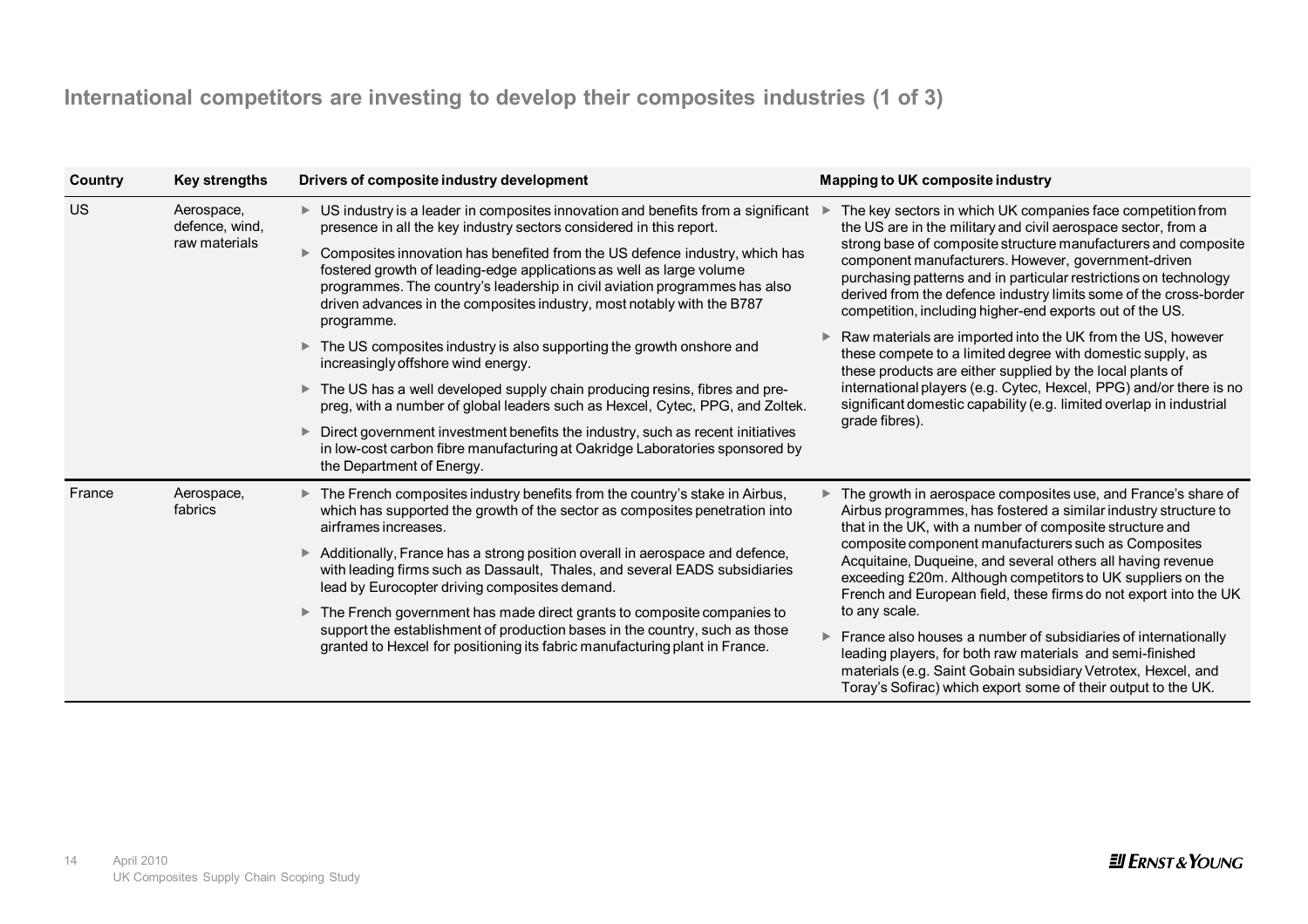| Country                                   | <b>Key strengths</b> | Drivers of composite industry development                                                                                                                                                                                                                                             | <b>Mapping to UK composites industry</b>                                                                                                                                                                                 |                                                                                                                                                                     |  |  |  |  |  |  |  |  |  |  |  |  |  |  |  |  |  |  |
|-------------------------------------------|----------------------|---------------------------------------------------------------------------------------------------------------------------------------------------------------------------------------------------------------------------------------------------------------------------------------|--------------------------------------------------------------------------------------------------------------------------------------------------------------------------------------------------------------------------|---------------------------------------------------------------------------------------------------------------------------------------------------------------------|--|--|--|--|--|--|--|--|--|--|--|--|--|--|--|--|--|--|
| Aerospace, Wind,<br>Germany<br>Automotive |                      | ► Germany's large industrial base is driving demand for composites across a number of<br>sectors, fostering a sizeable composites supply base (albeit generally quite fragmented<br>and predominated by SMEs). German composites activity is clustered around industry                | In aerospace, the German industry is encroaching on the<br>UK's core competency of wing manufacture, evidenced<br>by parts of the A350 wing skins being made in Germany.                                                 |                                                                                                                                                                     |  |  |  |  |  |  |  |  |  |  |  |  |  |  |  |  |  |  |
|                                           |                      | hubs in Augsburg and the CFK-Valley in Stade near Hamburg.<br>Germany is a leading participant in the EADS conglomerate which, in particular via<br>Airbus, has driven composites supply into the aerospace sector.                                                                   | $\triangleright$ With established scale and significant experience,<br>German wind turbine blade manufacturing poses a<br>competitive threat to the establishment of a UK                                                |                                                                                                                                                                     |  |  |  |  |  |  |  |  |  |  |  |  |  |  |  |  |  |  |
|                                           |                      | Germany has been one of the two largest European markets for onshore wind, with<br>several leading turbine manufacturers located in the country to supply domestic and<br>regional markets. The country is now also increasingly benefitting from growing<br>demand in offshore wind. | manufacturing base in the sector.<br>Exports from composites companies serving the German<br>automotive industry into the UK is limited.                                                                                 |                                                                                                                                                                     |  |  |  |  |  |  |  |  |  |  |  |  |  |  |  |  |  |  |
|                                           |                      | The German government has provided direct aid to both attract composite players to<br>establish manufacturing bases in the country, as well as support the establishment of<br>manufacturing facilities in end-user industries such as wind.                                          |                                                                                                                                                                                                                          |                                                                                                                                                                     |  |  |  |  |  |  |  |  |  |  |  |  |  |  |  |  |  |  |
| Spain                                     | Aerospace, Wind      |                                                                                                                                                                                                                                                                                       | The Spanish government has focused on composites as a high growth sector since the<br>late 1990's, working to attract international composite players, and to support<br>investment in building a domestic supply chain. | Spain is believed to have a competitive advantage over<br>the UK in the component manufacture segment and<br>poses a significant competitive threat in aerospace in |  |  |  |  |  |  |  |  |  |  |  |  |  |  |  |  |  |  |
|                                           |                      | The Spanish outsourced component manufacturing industry is believed to benefit<br>somewhat from its ownership by leading Spanish banks.                                                                                                                                               | particular. This is supported by Spain winning the<br>manufacture of composite wing panels for the A350.                                                                                                                 |                                                                                                                                                                     |  |  |  |  |  |  |  |  |  |  |  |  |  |  |  |  |  |  |
|                                           |                      | Leading equipment manufacturer MTorres has also been instrumental in stimulating<br>the Spanish aerospace industry by spearheading automation technology.                                                                                                                             | Spain has positioned itself as a manufacturing base<br>specialising in composites, compared to UK<br>manufacturers who are built around particular                                                                       |                                                                                                                                                                     |  |  |  |  |  |  |  |  |  |  |  |  |  |  |  |  |  |  |
|                                           |                      | ▶ Spain is also attracting investment in materials processing with grants and a strong<br>demand base, such as the new Hexcel precursor plant.                                                                                                                                        | applications (e.g, wings or nacelles).                                                                                                                                                                                   |                                                                                                                                                                     |  |  |  |  |  |  |  |  |  |  |  |  |  |  |  |  |  |  |
| Italy                                     | Aerospace,<br>Marine | The Italian aerospace industry has close links with Boeing, as evidenced by Alenia<br>Aeronautica manufacturing B787 composite fuselage barrel and horizontal stabiliser<br>sections for Boeing.                                                                                      | Italy competes with the UK in manufacturing of large<br>aerospace structures, and is a threat due to its access to<br>US manufacturers such as Boeing.                                                                   |                                                                                                                                                                     |  |  |  |  |  |  |  |  |  |  |  |  |  |  |  |  |  |  |
|                                           |                      |                                                                                                                                                                                                                                                                                       | Italian government stakes in key aerospace majors has also allowed access to<br>investment capital.                                                                                                                      | The Italian boat building sector is recognised as being<br>more progressive than the UK and is beginning to                                                         |  |  |  |  |  |  |  |  |  |  |  |  |  |  |  |  |  |  |
|                                           |                      |                                                                                                                                                                                                                                                                                       |                                                                                                                                                                                                                          |                                                                                                                                                                     |  |  |  |  |  |  |  |  |  |  |  |  |  |  |  |  |  |  |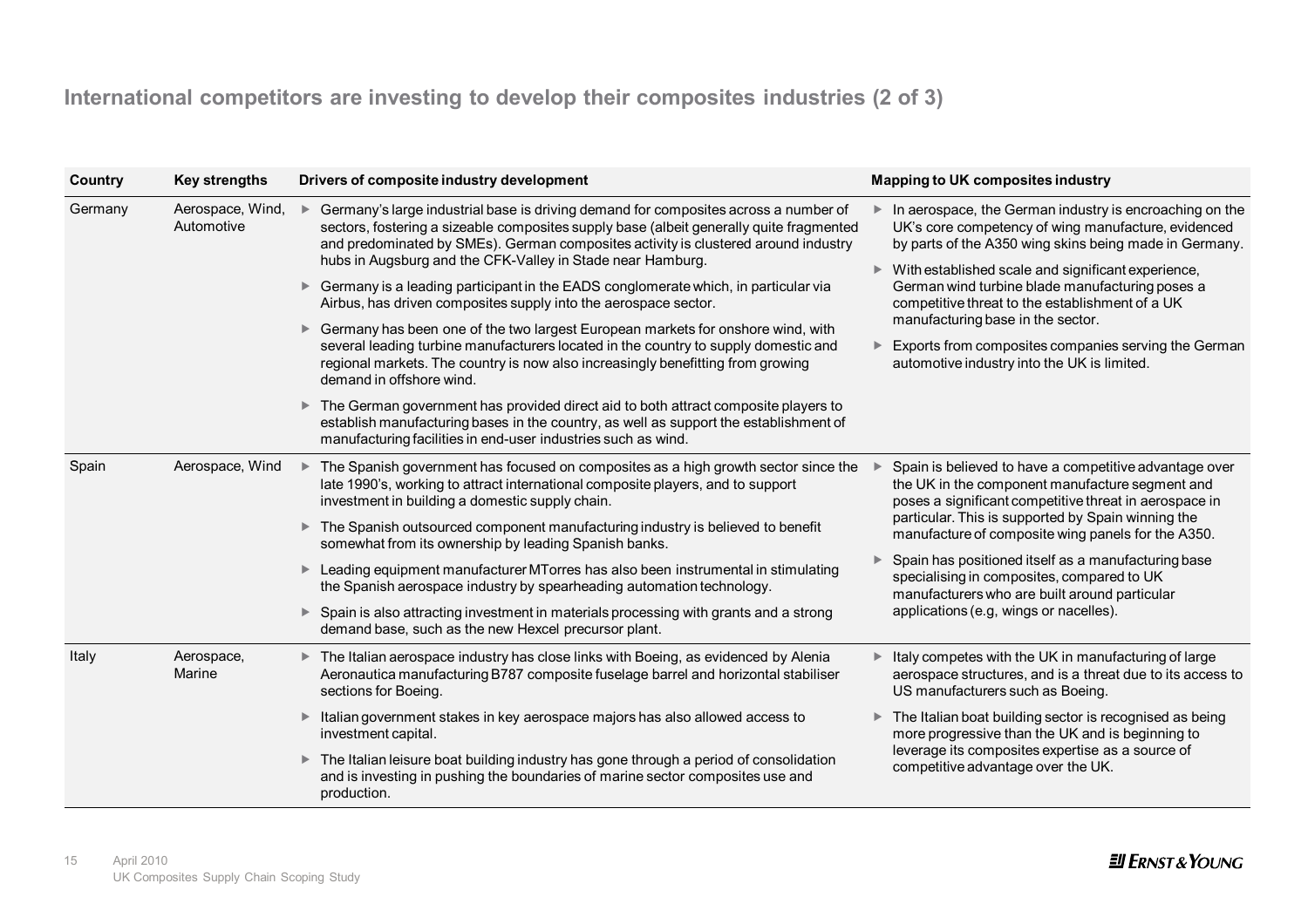## **International competitors are investing to develop their composites industries (3 of 3)**

| Country                                         | <b>Key strengths</b>                 | Drivers of composite industry development                                                                                                                                                                                                                                               | Mapping to UK composite industry                                                                                                                                                                                                                       |
|-------------------------------------------------|--------------------------------------|-----------------------------------------------------------------------------------------------------------------------------------------------------------------------------------------------------------------------------------------------------------------------------------------|--------------------------------------------------------------------------------------------------------------------------------------------------------------------------------------------------------------------------------------------------------|
| Japan<br>Materials,<br>Automotive,<br>Aerospace |                                      | The Japanese government has a long-standing composites strategy based on<br>building composites material technology, and leveraging it to build expertise in<br>composite component production. This has led to Japanese companies leading<br>the manufacture of carbon fibre globally. | Japan has a competitive advantage over UK carbon fibre<br>manufacturers, with the leading firms manufacturing their<br>products across the globe, reaching virtually all export markets.                                                               |
|                                                 |                                      | Japan won a significant role on the B787 programme, partly leveraging its large<br>▶.<br>order as the launch customer for the programme to win this.                                                                                                                                    | Japan is unlikely to be an imminent threat to the UK aerospace<br>▶<br>composites industry due to limitations imposed upon Japanese<br>partners by Boeing on the export of its technology.                                                             |
| China                                           | Multi sector, low<br>cost production | Although a recent entrant into the composites sector, Chinese industry is<br>becoming a competitive manufacturer of low cost high volume components, by<br>leveraging cheap labour and investing in large dedicated composite                                                           | In the near term China will be a threat to low end volume<br>component manufacturers in the UK, leveraging the country's<br>lower cost of labour.                                                                                                      |
|                                                 |                                      | manufacturing plants. China also a has growing supply base feeding industrial<br>grade fibre into a number of key markets globally.                                                                                                                                                     | As Chinese industry develops, higher end component<br>ь<br>manufacturers and composite structure manufacturers are                                                                                                                                     |
|                                                 |                                      | The Chinese composites industry has been pursing a strategy of inward<br>▶.<br>investment, in particular acquiring composites expertise through partnerships<br>with leading global composites players.                                                                                 | expected to face increasing competition from Chinese<br>companies.                                                                                                                                                                                     |
| Malaysia                                        | Aerospace, low<br>cost production    | TRM has been the flagship composite manufacturer in South East Asia to<br>date, established with extensive government launch aid as part of a local push<br>in the composites sector.                                                                                                   | Malaysia is already a direct competitor or outsourcing partner to<br>the larger UK composite component manufacturers. This trend<br>is expected to continue.                                                                                           |
|                                                 |                                      | The Malaysian government has also been able to leverage its position as a key<br>▶.<br>growth market for Western aircraft manufacturers in order to acquire expertise<br>and know-how, shortening the time required to acquire fully fledged composites<br>capability.                  | Malaysian composites expertise combined with low cost<br>manufacturing capability pose an on-going threat to UK<br>industry.                                                                                                                           |
|                                                 |                                      | • Malaysian companies have access to, and utilise, a strong composites<br>knowledge base, through engineers educated in the UK and other centres of<br>composites research.                                                                                                             |                                                                                                                                                                                                                                                        |
| Turkey                                          | Marine                               | Turkey has recently been gaining share in large recreational yacht building,<br>supported by easy access to Europe, comparatively cheap labour and<br>investment in new technology.                                                                                                     | Turkey is becoming very competitive in the cost effective<br>manufacture of recreational yachts, a sector that is the<br>mainstay of the UK marine composites industry and therefore<br>poses a threat to the UK demand for composites in this sector. |
| Canada                                          | Aerospace                            | The Canadian aerospace industry has been developed through a sustained<br>series of government initiatives. Examples of composites-related government<br>initiatives include granting free access to CADIA (design software) to SMEs,<br>grants to assist with training and R&D grants. | ► Canada does not compete directly with the UK to any significant<br>extent but is an important trading partner (notably Bombardier)<br>for the UK composites industry                                                                                 |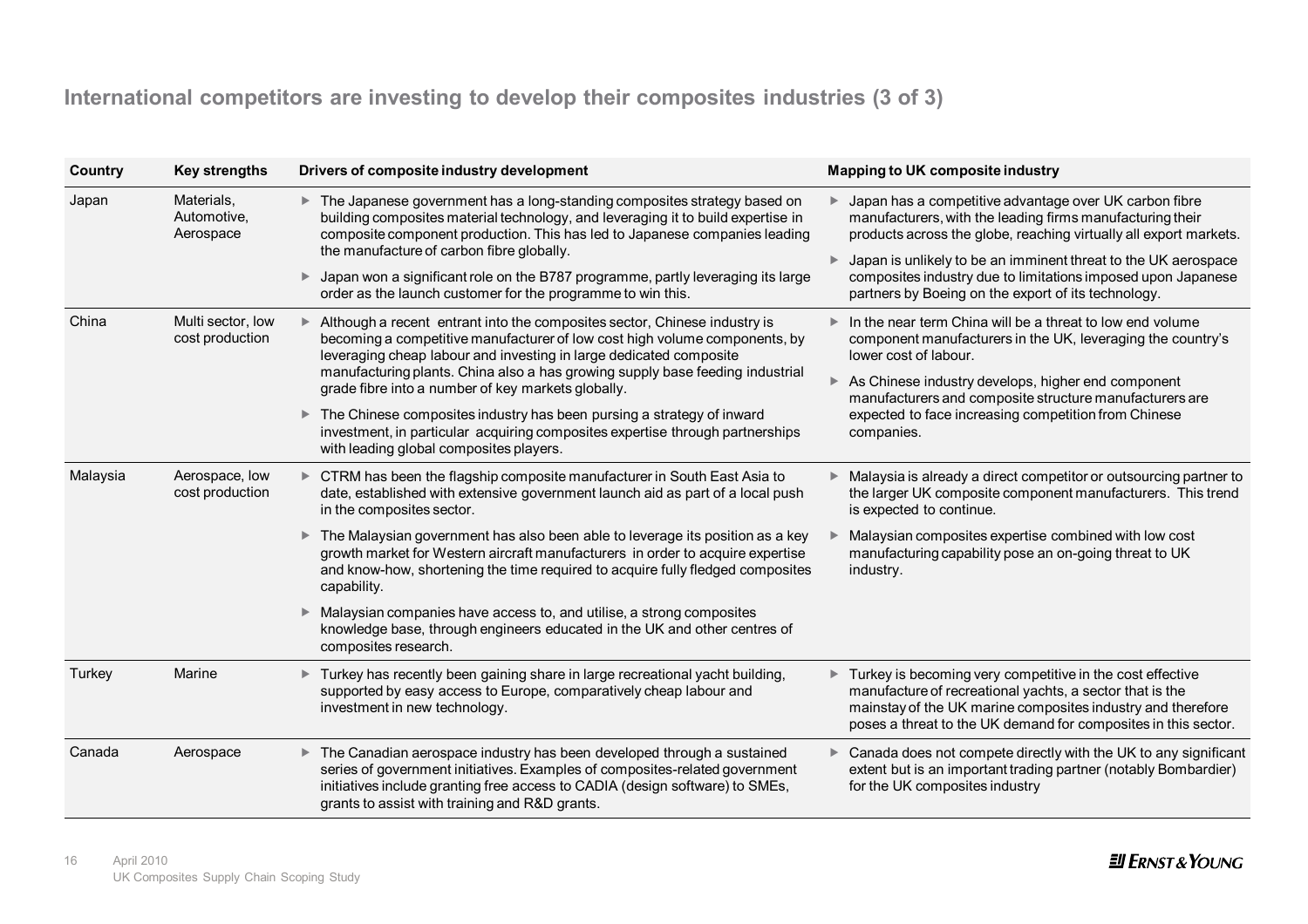**The UK composites industry has competitive advantage in the design and manufacture of composite structures, and in semi-finished composite products (1 of 2)**

**Summary assessment of the competitive position of the UK composites industry by segment**

Source: Interviews and EY analysis

| Industry segment / factors affecting<br>competitiveness           | <b>Composite structure</b><br><b>Composite component</b><br><b>Semi-finished products:</b><br><b>Fabrics and Pre-preg</b><br>manufacture<br>manufacture |                                                                                                               | <b>Resins and Fibre</b>                                                                         |                                                                                     |
|-------------------------------------------------------------------|---------------------------------------------------------------------------------------------------------------------------------------------------------|---------------------------------------------------------------------------------------------------------------|-------------------------------------------------------------------------------------------------|-------------------------------------------------------------------------------------|
| <b>Overall assessment of competitive</b><br>position              | <b>Strong and increasing:</b><br>competitively positioned<br>for international growth                                                                   | <b>Competitive but facing</b><br>growing pressure: local<br>and export opportunities<br>in areas of expertise | <b>Well positioned in key</b><br>areas: export<br>opportunities and inward<br><i>investment</i> | <b>Limited in areas of</b><br>highest value:<br>opportunities in<br>domestic market |
|                                                                   |                                                                                                                                                         |                                                                                                               |                                                                                                 |                                                                                     |
| Number of companies with >£5m of UK<br>composite revenue          | $\overline{4}$                                                                                                                                          | 19                                                                                                            | 8                                                                                               | $\overline{7}$                                                                      |
| Relative scale compared to<br>international competitors           | Medium                                                                                                                                                  | Medium                                                                                                        | <b>Medium</b>                                                                                   | Low                                                                                 |
| Technical differentiation in core areas<br>of composite expertise | High                                                                                                                                                    | <b>Medium</b>                                                                                                 | <b>High</b>                                                                                     | <b>Medium</b>                                                                       |
| Relative cost position, ie, unit cost of<br>production            | Medium                                                                                                                                                  | Low                                                                                                           | Medium                                                                                          | Low                                                                                 |
| <b>Trend in competitiveness</b>                                   |                                                                                                                                                         |                                                                                                               |                                                                                                 |                                                                                     |
| Key drivers of future competitive<br>position                     | Role on future<br>programmes, low cost<br>manufacturing                                                                                                 | Design capability, low cost<br>manufacturing                                                                  | Qualification of UK plants for key growth programmes,<br>capacity investment                    |                                                                                     |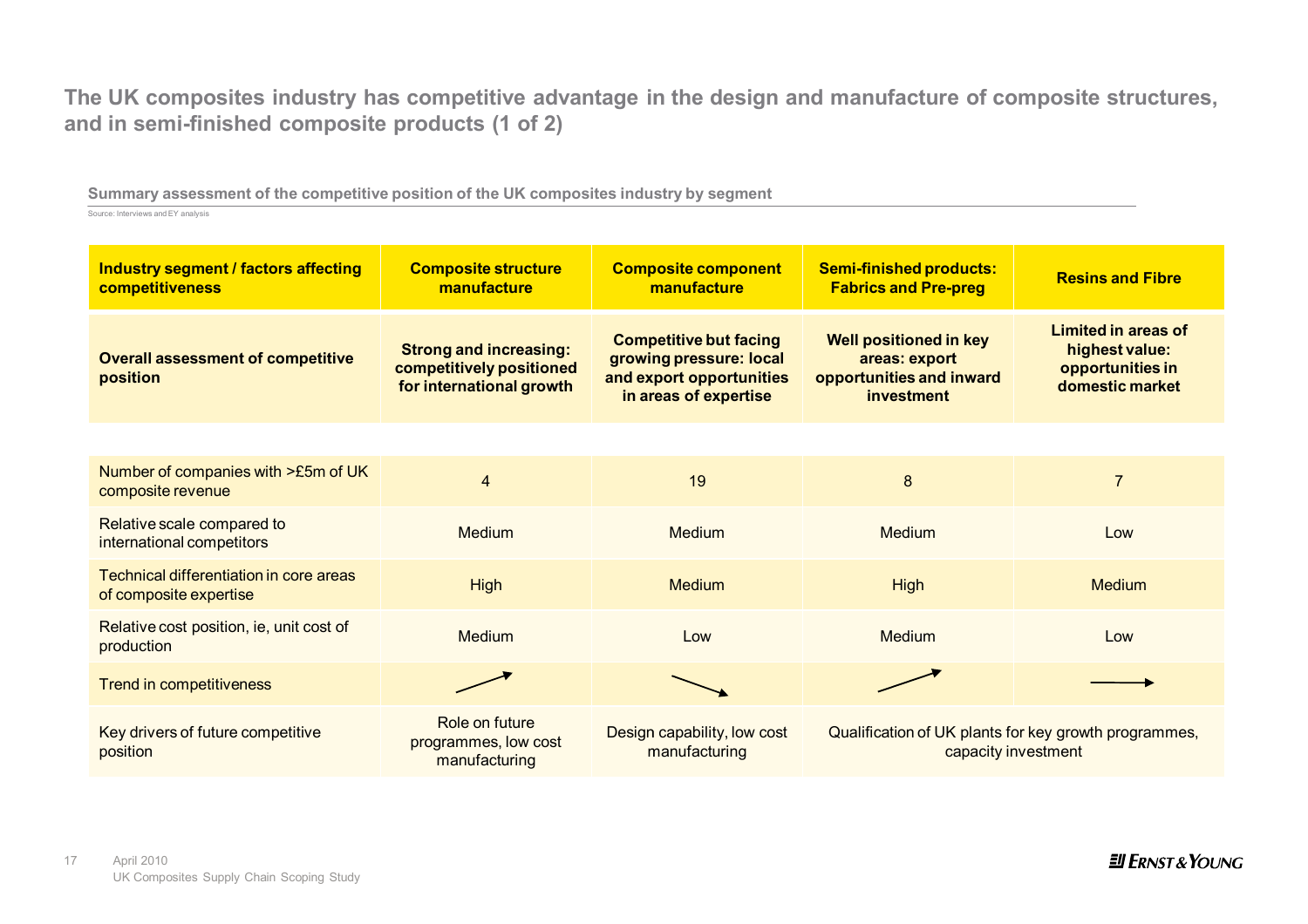**The UK composites industry has competitive advantage in the design and manufacture of composite structures, and in semi-finished composite products (2 of 2)**

- ▶ Benchmarking the competitive strength of the UK composites industry by segment also produces differential results. These views reflect specific consideration of relative scale, technical differentiation and cost position by segment against specific international competition, as well as consideration of industry views on historical and forecast trends in competitiveness.
	- − The UK has a strong and improving position in the design and manufacture of composite structures, notably in aerospace due to its role on key new programmes. This is based on a high degree of technical differentiation in aerostructures and composites design and engineering, as well as comparable relative scale and cost position to other major players.
	- − The UK also has a strong competitive position in prepreg production and fabric weaving. This again reflects the views of industry and competitive advantage based on technical differentiation and comparable scale and cost.
	- − In composite component manufacture, historically a strength of UK industry, the competitive position continues to weaken as E European competitors take a lead in manufacturing improvements, and lower labour cost countries invest in capability. While the UK industry retains comparable scale, it has lost its lead in technology and has a higher cost position. Industry participants expect this sector of the industry to continue to see a weakening of its competitive position internationally.
	- − In both resins and fibres the global industry is already consolidated and lead by Japanese and US companies. Many of these pl players maintain a UK presence to support their overall presence across Europe, and to participate in the UK composites industry itself.
- ▶ A key challenge facing the UK industry is improvement in its cost position of composite components manufacture. This may be achieved through research and development into process and materials improvement, e.g., the National Composites Centre initiative; TSB-led solutions focused competitions. It may also benefit from UK-led technology transfer to lower labour cost countries.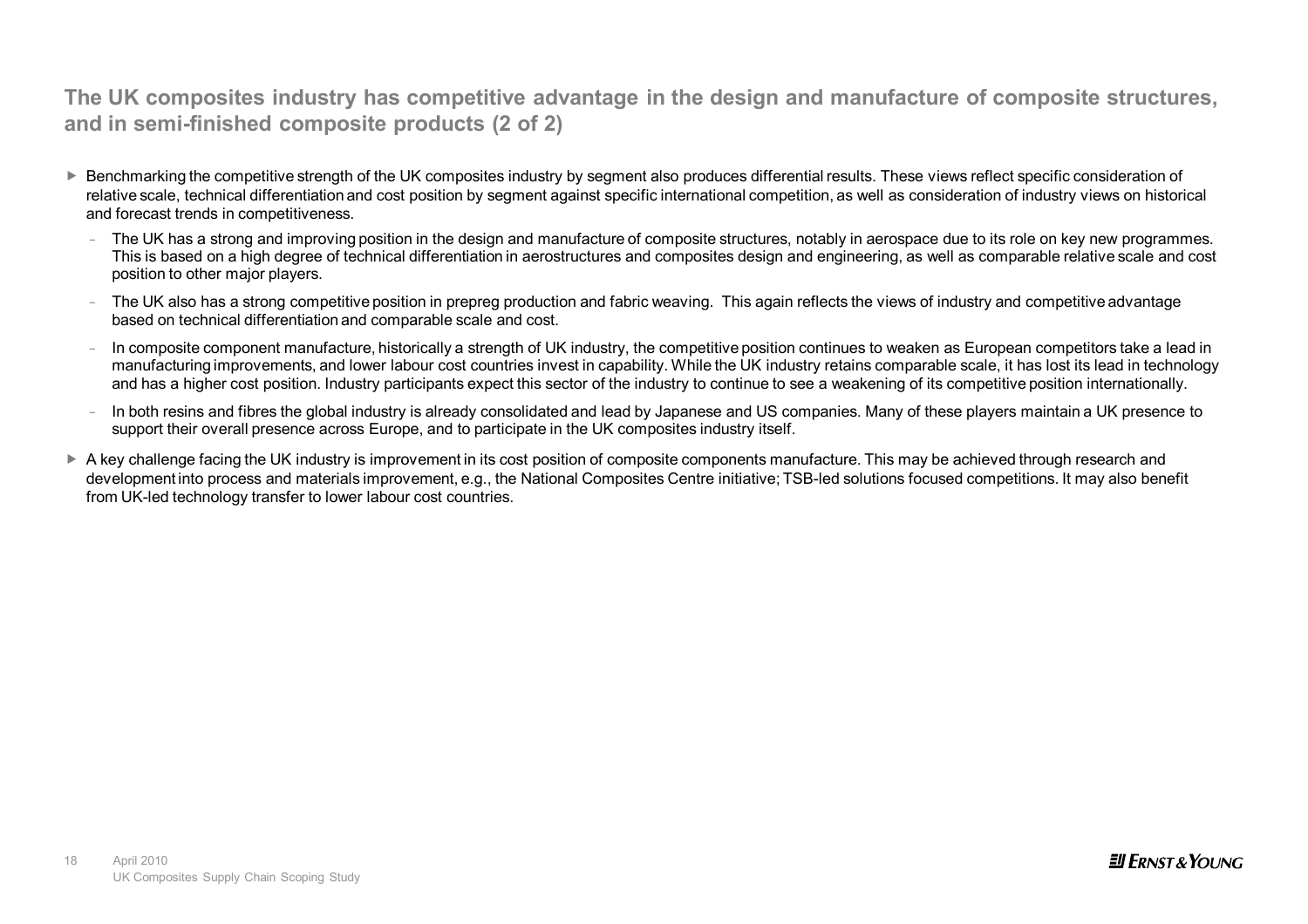**UK demand for Composites and Opportunities for UK Industry**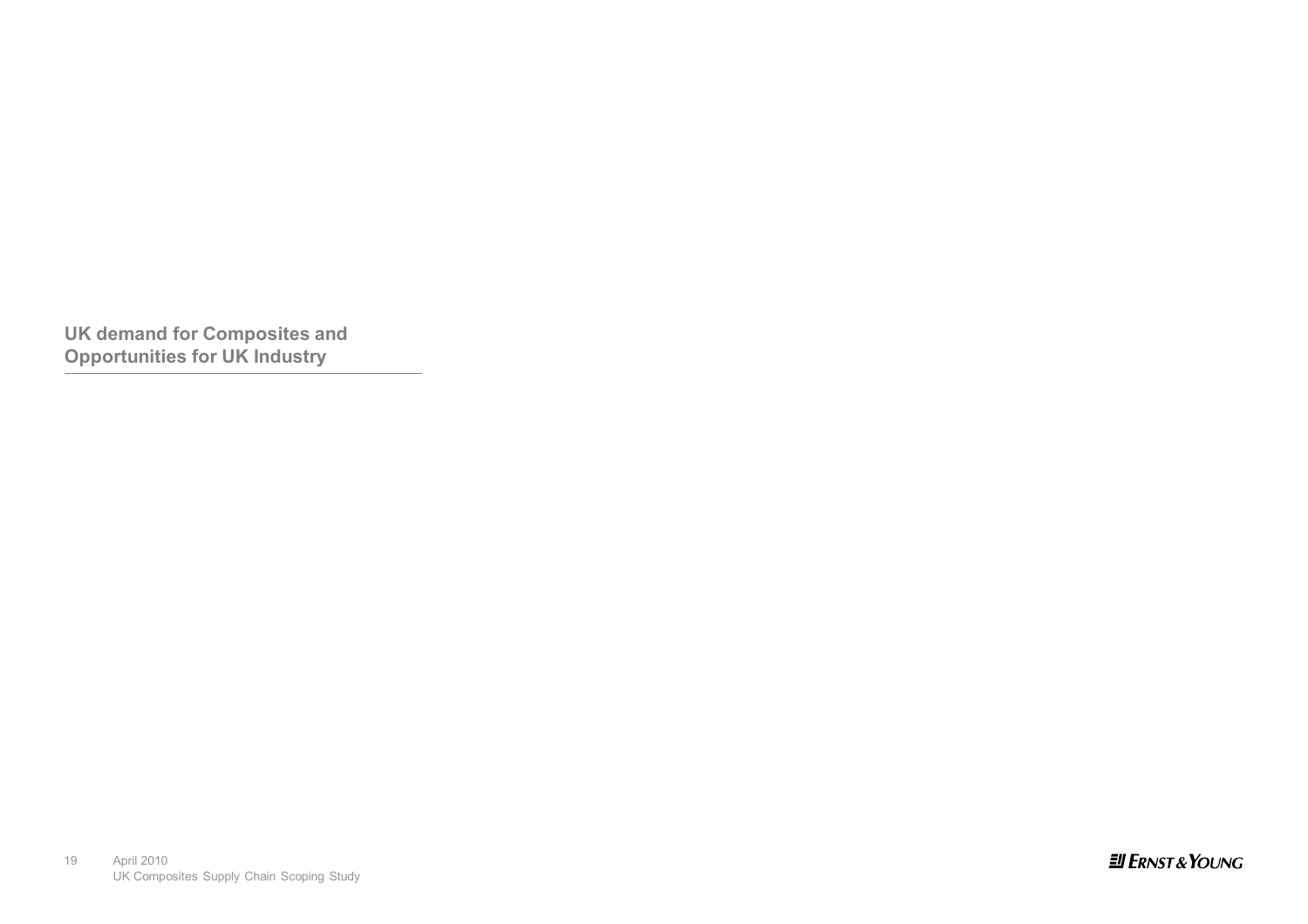### **UK demand for composites is forecast to grow due to increasing use in aerospace and wind applications**

![](_page_20_Figure_1.jpeg)

► UK demand for composites is expected to grow rapidly over the next five years due to increasing demand from aerospace and wind applications, from £1.2bn in 2010 to £2bn in 2015. The UK growth rates for both glass fibre (9% pa) and carbon fibre (17% pa) composites are faster than those forecast for the US and rest of Europe, and match or exceed those of emerging markets. Exploiting this growth is a huge opportunity for the UK composites industry.

 $E$ **ERNST&YOUNG**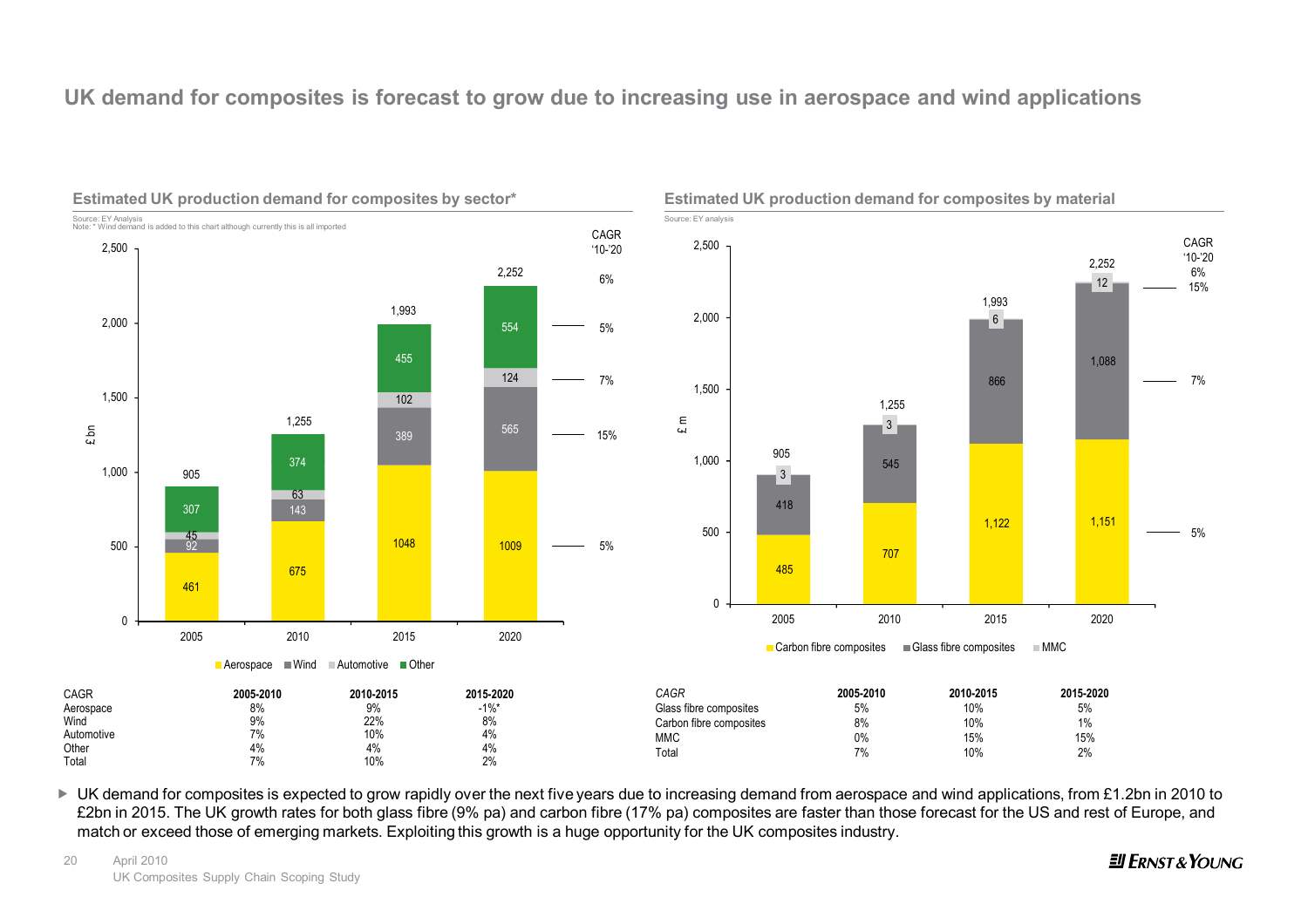### Aerospace – the UK aerospace composite demand will grow at 9% pa over the next five years to c. £1.1bn as the **A350, JSF and Bombardier programmes achieve full production**

![](_page_21_Figure_1.jpeg)

- In aerospace this stems from work-share already won on key new programmes with a high composites content in the airframe, particularly the Joint Strike Fighter, the Airbus A350 and Bombardier C series. The major players in the aerospace supply chain have already invested to meet this growth in demand. The critical issue going forward is to retain the composite component manufacturing work in the UK, versus outsourcing to lower labour cost countries. This will require improvement in production processes and / or UK industry taking the lead in establishing lower cost operations.
- Longer term, the priority is maximising UK benefit from demand growth arising from new high composite airframe programmes. Technological development is a key driver to this, both in terms of component complexity and reduction in cost to manufacture, but this development also will require complementary development of the supply chain. The UK's role of the next generation of single aisle aircraft is also critical to maintain competitiveness, both in commercial aerospace and overall in composites.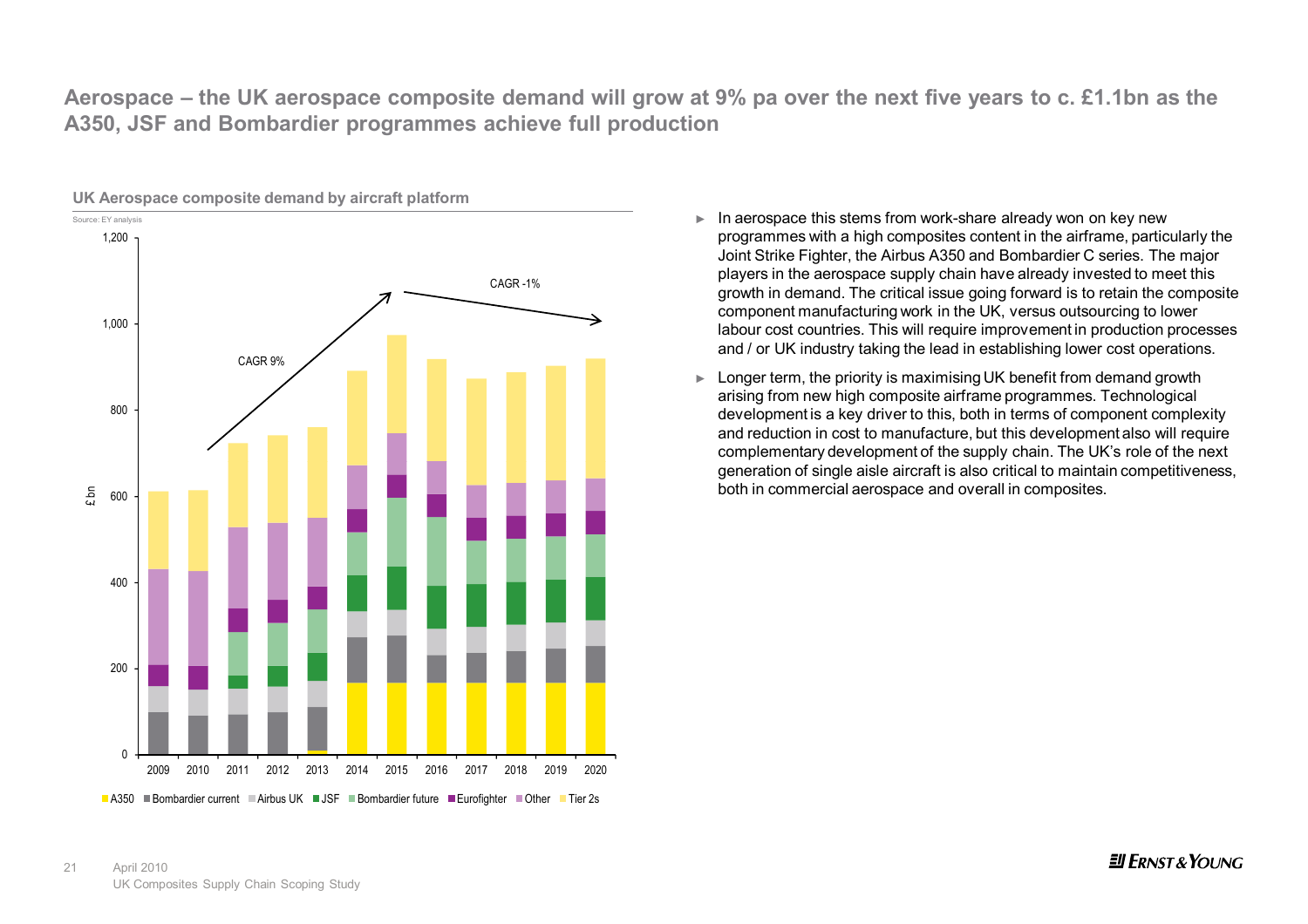### **Aerospace - industry expects growth in aerospace, with higher growth at the larger players manufacturing composite structures**

![](_page_22_Figure_1.jpeg)

![](_page_22_Figure_2.jpeg)

![](_page_22_Figure_3.jpeg)

▶ Overall UK aerospace composite manufacturers anticipate growth in the range of 10-15% in the near term. UK manufacturers of aerospace structures and assemblies were highly optimistic of future growth in their composite revenues. This reflects the respective manufacturers' exposure to high growth programmes such as the A350, JSF and Bombardier C-Series. There is also the expectation of growth from increased outsourcing by aerospace OEMs.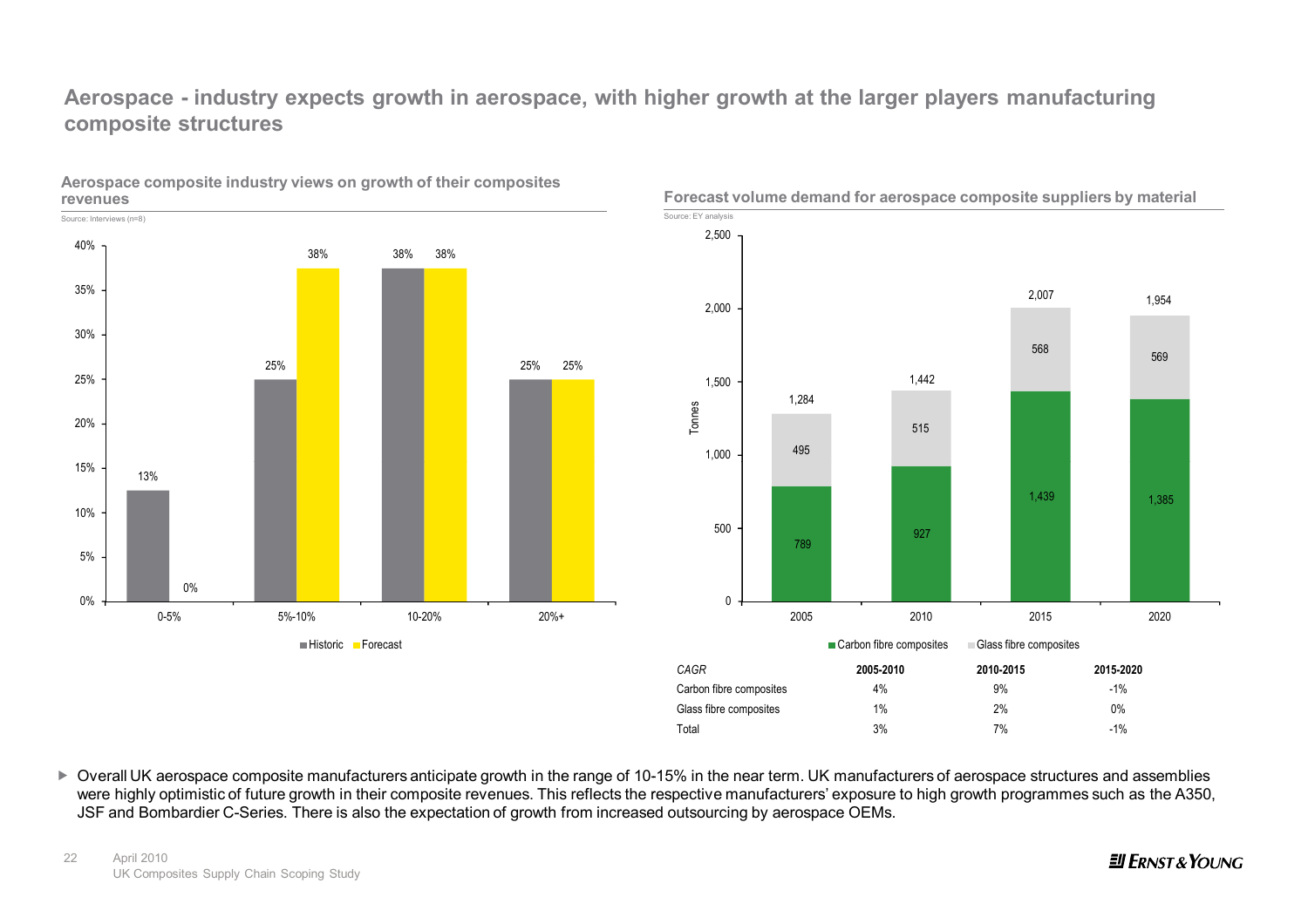**Aerospace - potential BIS / UKTI / RDA opportunities to support the UK aerospace composites industry in meeting domestic demand growth (1 of 2)**

- ► UK component manufacturers are on the whole expecting their business to grow in line with historic growth of 10%. Limited ability to invest in expansion is limiting growth. Several UK component manufacturers have already lost out on places on major programmes due to c capacity limitations. Investment in facilities and equipment will be required by SMEs if they are to participate further in the growth in wider aer aerospace composites demand. However access to funding was noted to be difficult as banks require confirmed orders to lend against, and orders could not b be obtained without demonstrating investment into capacity.
- ► UK prepreg manufacturers and carbon fabric weavers will benefit from aerospace composite demand growth; investments have been made to satisfy increased volume. However the majority of aerospace grade resins are imported and the UK does not have an indigenous manufact manufacturer of small tow carbon fibre suitable for aerospace applications.
- $\blacktriangleright$  Aerospace components are c. 90% made from prepreg. This is expected to remain the case in the near term as these systems have been qualified for Aerospace components are c. 90% made from prepreg. This is expected to remain the case in the near term as these systems have been qualified for<br>use in key programmes. However market participants have expressed interest in resin infusion. The most significant barrier to widespread adoption is the investment already made in prepreg based technology (such as automated tape laying machines). The overhaul of an entire facility built around prepreg processing is often cost prohibitive. Additionally the aerospace industry has limited experience in alternative processing techniques, and requires a shift in design all the way through to re re-training of shop floor staff. However over time there will be an increase in resin infusion/transfer processing in the aerospace industry, and potentially a step c change if adopted on future large programme for which infrastructure has not yet been put in place. UK SMEs would be more likely to adopt non prepreg technologies as the investment required to smaller scale manufacturing is comparatively smaller.
- Exercise in manufacturing processes will continue across the composites components industry. Lower production costs and increased throughput rates will help to minimise investment in additional capital and labour capacity to meet the increases in composite demand. This will be essential to secure and maintain composites work in the UK over the duration of these programmes.

Actions to potentially help meet domestic demand growth:

- ► Encourage development of lower cost component manufacturing. The National Composites Centre and other initiatives provide platforms for further investment, e.g. automation, resin infusion.
- $\blacktriangleright$  Support domestic technology development and manufacturing.
- $\triangleright$  Leverage National Aerospace Technology Strategy to further inform UK supply chain of opportunities.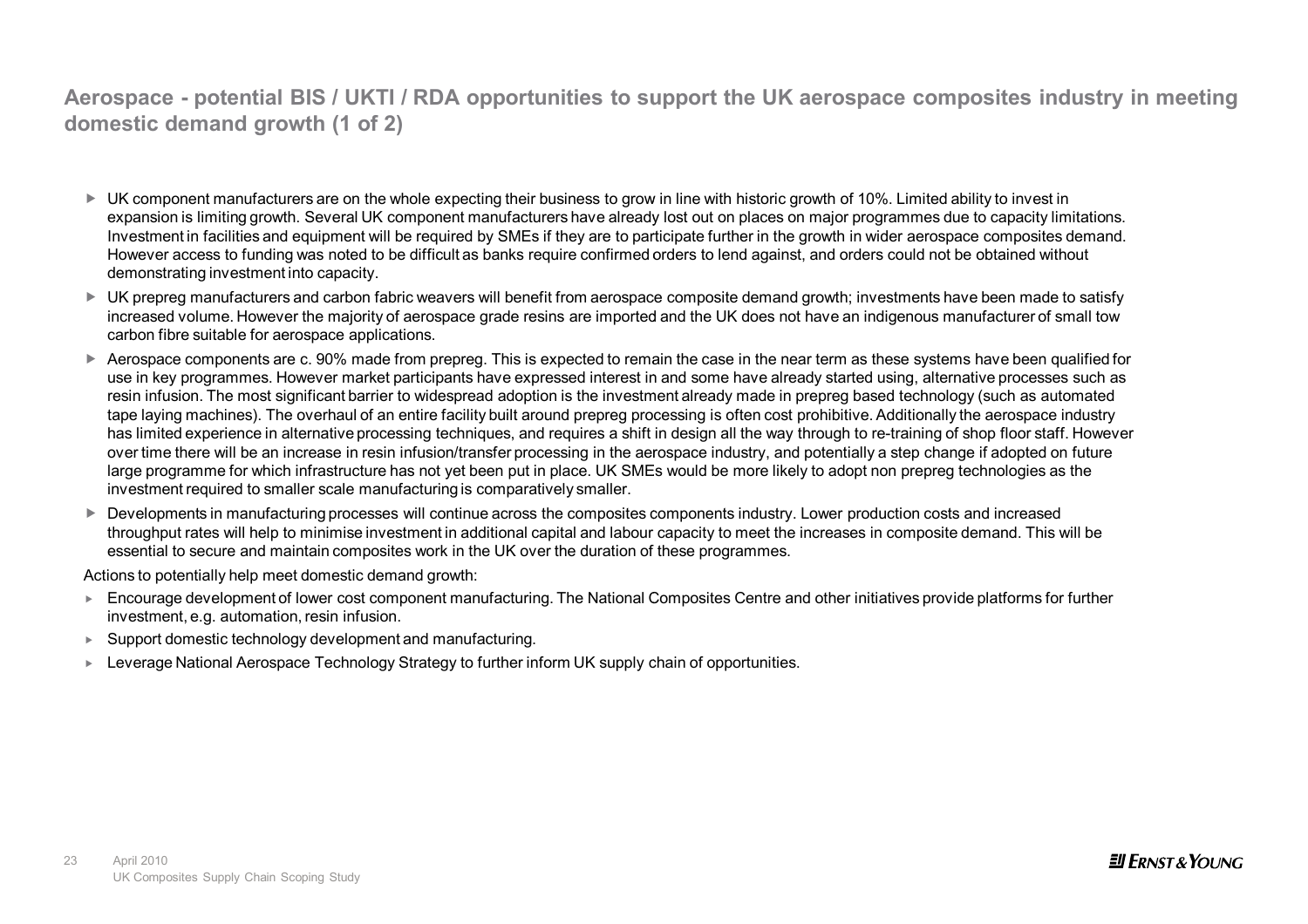**Aerospace - potential BIS / UKTI / RDA opportunities to support the UK aerospace composites industry in meeting domestic demand growth (2 of 2)**

- $\blacktriangleright$  Support and foster aerospace composites SME growth:
	- − Regional networks to help identify UK SME challenges (e.g. lack of access to growth capital, insufficient investment capabili capability for new technologies, skilled labour shortage).
	- − Other possible steps to overcome SME challenges:
		- − Grants/low interest loans for investment in equipment, facilities and training.
		- Encourage resource pooling to bid for large programmes.
		- − Facilitate easier access to public development/production facilities, such as the NCC.
		- − Promote the use of the National Composites Certification and Evaluation Facility to qualify new suppliers.
- ► Increase communication and visibility of the UK commitment to NGSA. This would provide the composites supply chain (as well as many other parties) with confidence to maintain investment.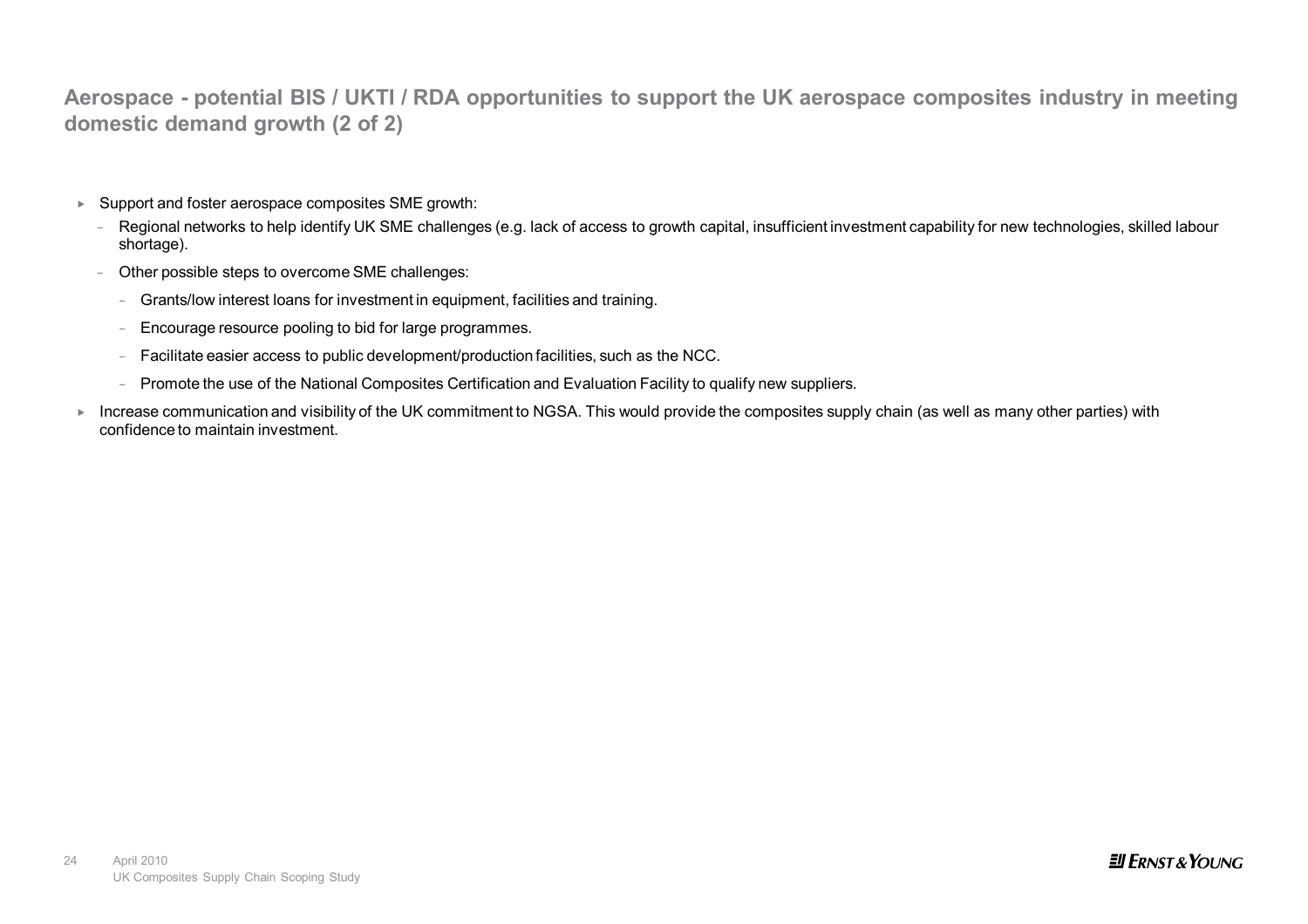Wind turbines – the UK is planning a significant increase in the installation of wind energy farms over the next **decade that will drive demand for composite wind turbine blades**

- ► The sector experiencing the largest growth in demand is composite wind turbine blades, where demand is forecast to grow from around £0.1bn to £0.4bn by 2015 and to continue to grow thereafter to £0.6bn by 2020. Underpinning this demand are the plans to grow offshore wind power generation in the UK, focused on the North Sea, with around 4,000 turbines installed by 2020. While there is uncertainty around precise forecasts of scale and timeframe, the UK Government is driving the development of offshore wind, and the commitment by three wind turbine manufacturers to invest in the UK is evidence of success.
- ▶ The development of new offshore wind turbines with greater power output requires longer and hence stiffer blades which is leading to change in design and use of composites materials, notably an increase in the use of carbon-fibre composites. The number and weight of blades translates into a large volume of composites demand – particularly for carbon-fibre relative to current UK demand levels in other sectors.
- demand particularly for carbon-fibre relative to current UK demand levels in other sectors.<br>■ Currently c. 65% of wind turbine blades is manufactured using resin transfer technology with the remaining 35% made with prep and resins to the European wind industry and has domestic resin, fabric and fibre supply, but all of these will require capac capacity and capability development to take advantage of this opportunity.

**Cumulative installed capacity of renewable wind power in the UK to 2020**

![](_page_25_Figure_5.jpeg)

Source: Renewables UK, European Wind Energy Association, EY analysis

![](_page_25_Figure_7.jpeg)

|     | Offshore | $\sim$ $\sim$<br>w | 50  | 223 | 343 | 07<br>IJΙ | 232 | 420 | 44  | 462 | 542<br>, T. | 807        | 754 |
|-----|----------|--------------------|-----|-----|-----|-----------|-----|-----|-----|-----|-------------|------------|-----|
| - - | Onshore  | 262                | 480 | 480 | 364 | 364       | 364 | 364 | 364 | 364 | 364         | 26/<br>יטט | 364 |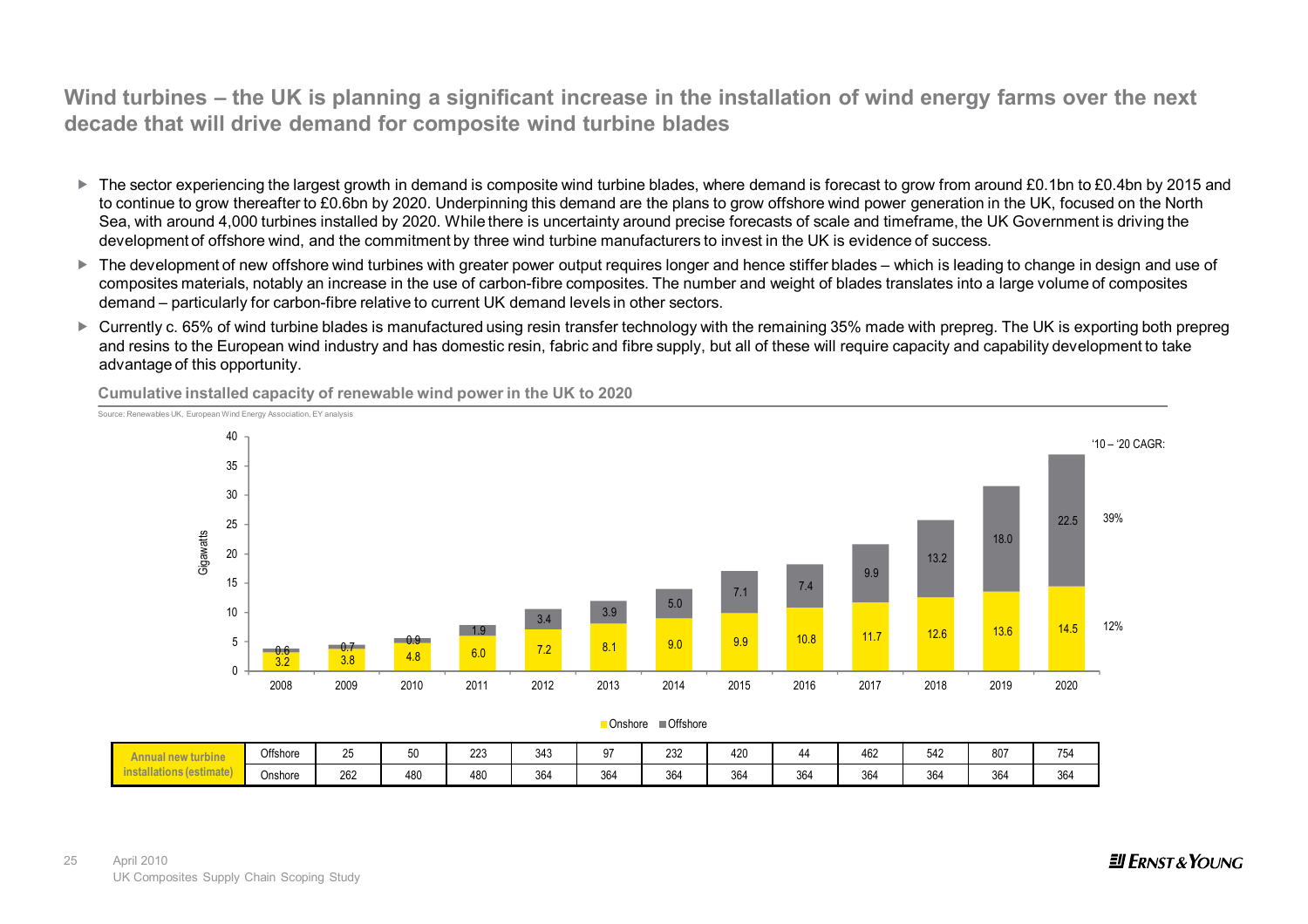**Wind turbines – driven by the planned significant increase in offshore wind generation, the volume of**  composites demand for turbine blades installed in the UK is forecast to grow at 14% pa over the next decade

![](_page_26_Figure_1.jpeg)

- $\blacktriangleright$  Although the UK is poised to become the leading installer of offshore wind, the UK composites industry is not ready to meet this demand. Our industry research did not identify a high degree of preparedness and detailed planning to meet this growth, in part reflecting inherent uncertainties at this stage of the development. Building out the composites supply chain in the UK to meet this growth in demand is an achievable, albeit challenging, goal. The facts that the domestic demand opportunity is worth £0.5bn by 2020 (excluding export potential) and that this is an unique opportunity to establish the UK as a global leader in offshore wind power generation and large composite structure manufacturing, surely provide enough of an incentive to ensure that maximising the UK benefit from growth in offshore wind energy composites is a priority for policy and resource.
- $\blacktriangleright$  The key growth catalyst for the composite supply chain serving the wind industry is domestic wind turbine production. One of the major challenges is that blade manufacturing is moving in-house into turbine manufacturers; therefore attracting these manufacturers to the UK is a key first step (e.g. recent Siemens and GE announcements). Work is then needed to ensure that turbine blades are manufactured in the UK and not shipped from facilities overseas.
- $\triangleright$  Actions to support growth in offshore wind energy composites:
	- − Encourage and support establishment of turbine blade design and manufacturing, as part of or in addition to turbine manufacturers locating in the UK.
	- Establish investment requirements for supply chain.
	- − Identify international supply chain and promote investment.
	- Support entry of UK-based suppliers into the wind sector.
	- − Identify clusters that may facilitate development blade manufacture.
	- Leverage the NCC to develop manufacturing processes for turbine blade components and structures.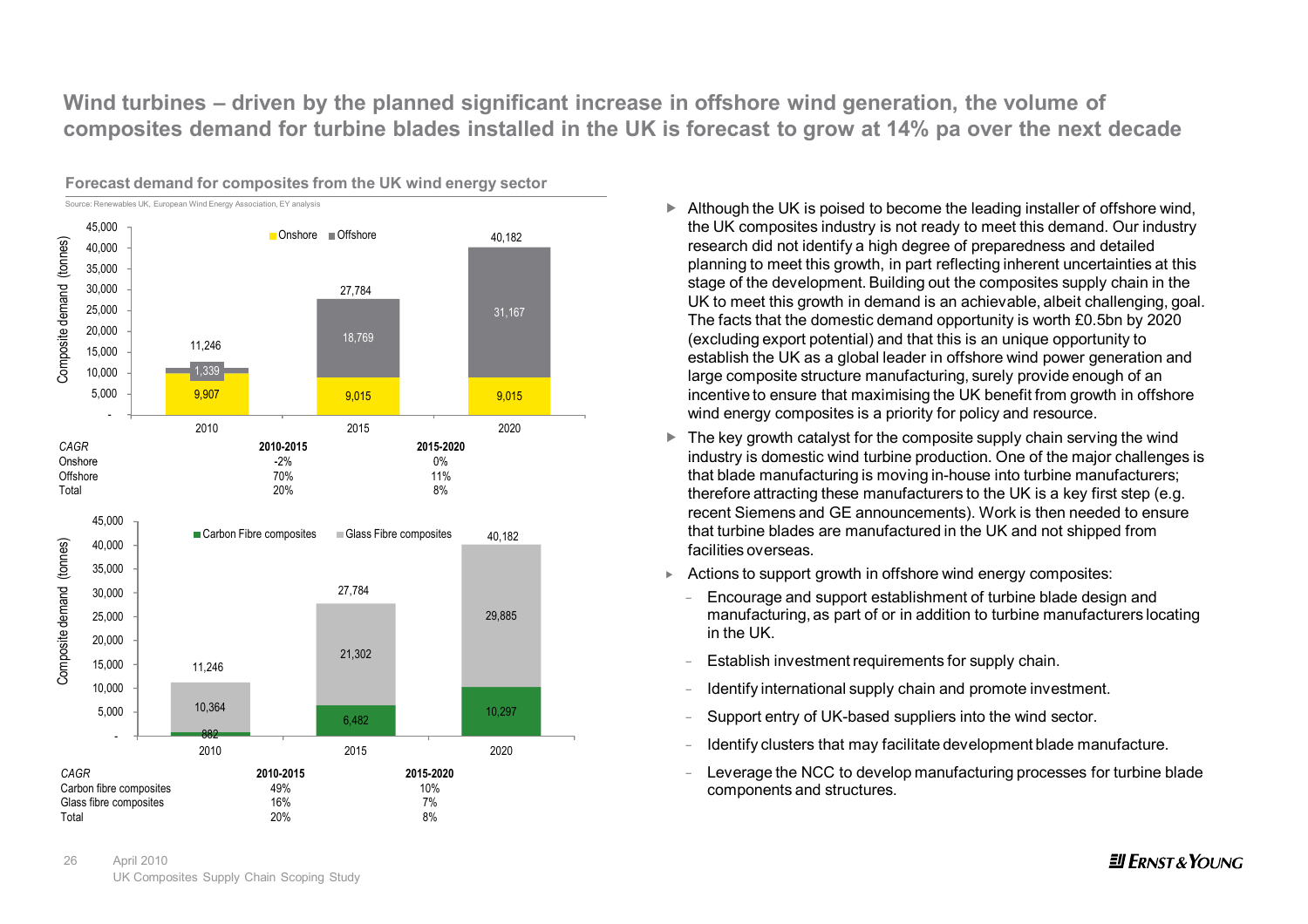### Automotive – carbon fibre composite demand is forecast to grow at over 10% per annum to equal glass fibre **demand by 2020; however both relatively small versus other industry sectors**

![](_page_27_Figure_1.jpeg)

| CAGR                    | 2010-2015 | 2015-2020 |
|-------------------------|-----------|-----------|
| Carbon fibre composites | 15%       | 9%        |
| Glass fibre composites  | 7%        | 1%        |
| Total                   | 10%       | 4%        |

- $\blacktriangleright$  The production growth rates of vehicles built by volume manufacturers (which comprise the vast majority of UK automobile production) are the key driver for glass fibre composite applications. On average the content of glass fibre composites in mainstream passenger cars is not higher than it was twenty years ago and this is not expected to change materially in terms of weight or value per vehicle in the period to 2020. Growth in glass fibre composite demand is expected to continue broadly in line with overall UK vehicle production rates.
- $\blacktriangleright$  With strong links to its motorsport heritage and industry, the UK has over the past decade regained its position as one of the leading centres for high-end performance cars, which are the key vehicle types for carbon fibre use. Manufacturers such as Aston Martin, Bentley, McLaren and Jaguar expect to continue growing sales worldwide. Overall carbon fibre composites demand for automotive applications is forecast to grow at over 10% per annum, although total volume remains low relative to other sectors. UK composite suppliers are well located to work with these companies to support design and manufacture of carbon fibre components and structures.
- $\triangleright$  To generate use of carbon fibre composites in higher production vehicles, production techniques will have to undergo radical change. The biggest challenge is for composite component manufacturing processes to attain speeds that are fast enough to keep up with vehicle production rates. Without the ability to incorporate carbon fibre composite component manufacture directly into the car production process, the cost of carbon fibre composites will be too high for adoption by volume manufacturers.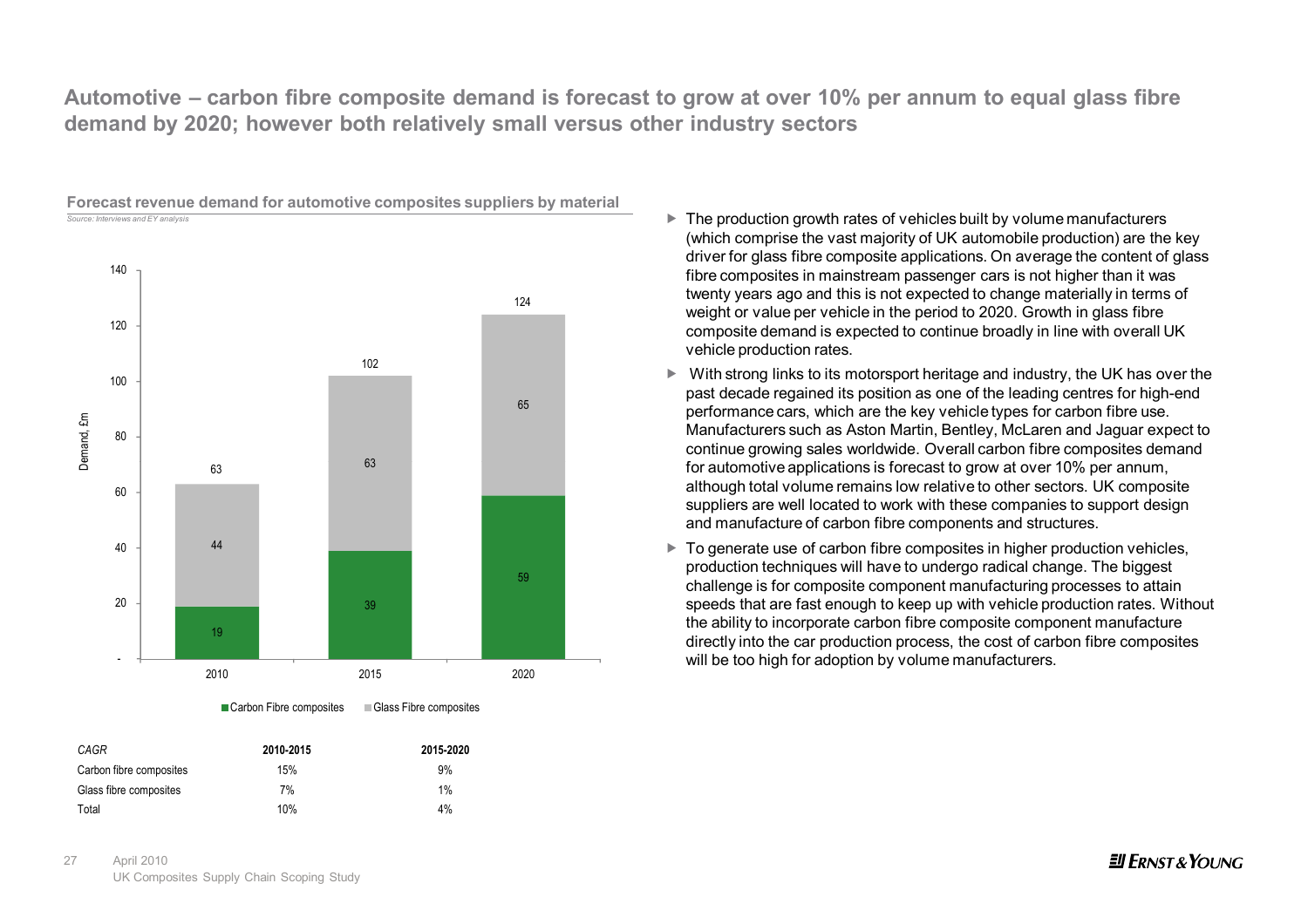### **Automotive – the automotive sector offers additional volume growth to the UK's carbon fibre composite supply chain**

![](_page_28_Figure_1.jpeg)

| Forecast volume demand for automotive composites by material |  |  |  |
|--------------------------------------------------------------|--|--|--|
|                                                              |  |  |  |

- $\blacktriangleright$  Major composite and automotive companies are researching the development of such processes and recent announcement by companies such as BMW and SGL demonstrate that significant progress is being made outside the UK. The UK automotive composites sector needs to focus on and speed up the rate of reaction to these challenges if it is not to fall significantly behind international competition.
- $\blacktriangleright$  Actions to support growth in automotive composites:
	- Foster support for research into composite production techniques.
	- Ensure close involvement of the automotive sector (Automotive Council) in the NCC and similar initiatives.
	- − Facilitate demonstrator projects for the new technologies developed.
	- Encourage R&D programmes addressing recyclability and reuse of composite materials, including players from across the supply chain.
	- Ensure the supply chain grows to support changes in this sector.
	- Ensure availability of materials.
	- Explore possibility of independent moulding facilities where appropriate.

*CAGR* **2010-2015 2015-2020** Carbon fibre composites 17% 10% Glass fibre composites  $7\%$  7% 1%  $\Gamma$ otal  $\sim$  1% 1%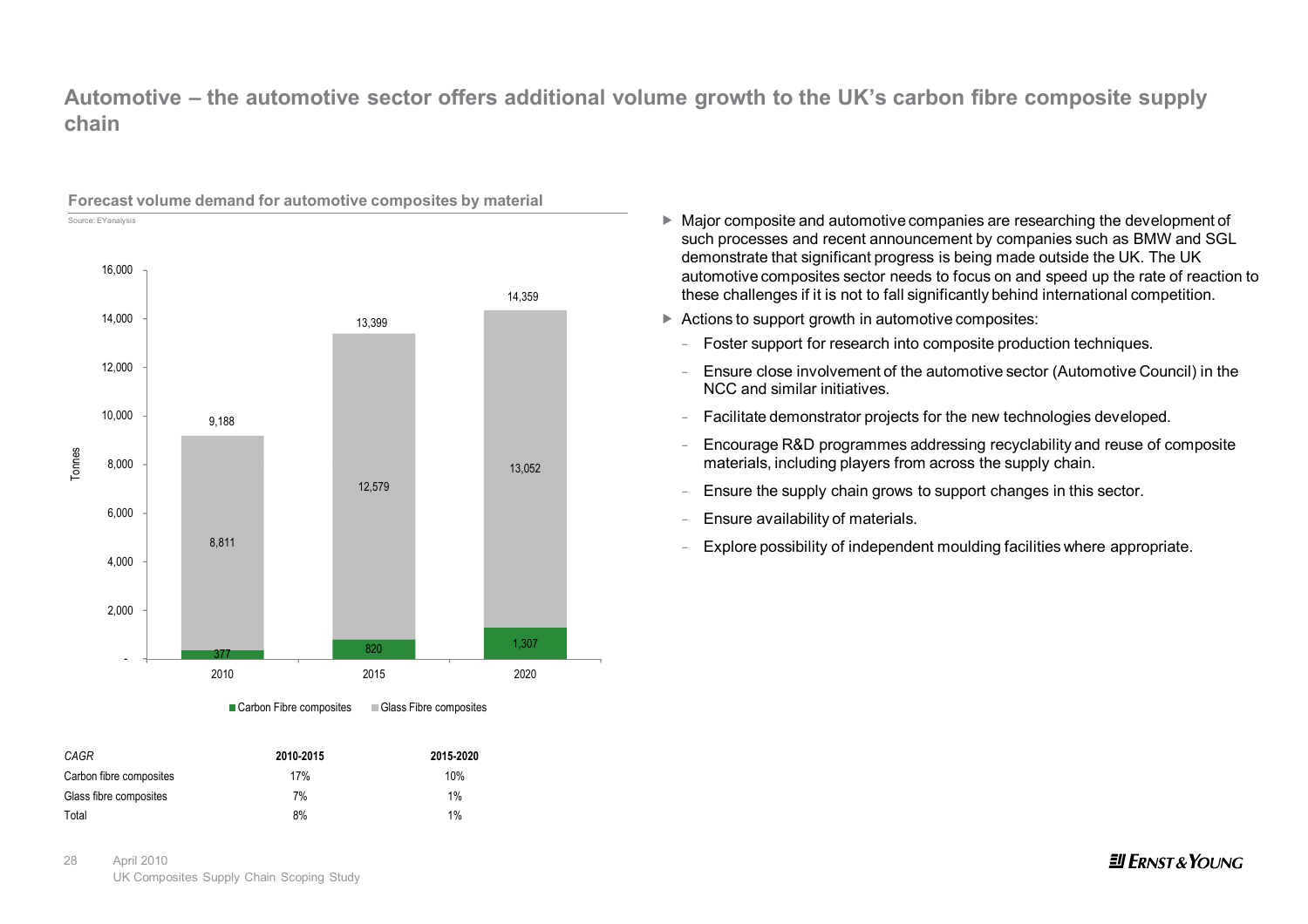### **Other sectors – most composite applications are driven by growth in end end-user volumes**

#### **Forecast revenue demand for other sectors composites suppliers by material**

![](_page_29_Figure_2.jpeg)

 $\blacksquare$  Carbon Fibre composites  $\blacksquare$  Glass Fibre composites

| CAGR                    | 2010-2015 | 2015-2020 |
|-------------------------|-----------|-----------|
| Carbon fibre composites | $4\%$     | $4\%$     |
| Glass fibre composites  | $4\%$     | 4%        |
| Total                   | 4%        | 4%        |

The average growth rate for the use of composites in other sectors is 4%.

- ▶ The marine sector comprises approximately one third of composite demand outside the top three sectors. The UK boating industry is focused on the manufacture of small to medium sized pleasure craft. Within the industry, there are three large boat builders of scale, with circa 100 smaller firms producing a limited number of craft. Total boat manufacturing totals approximately 6000 units.
- $\blacktriangleright$  Marine composites have historically focussed on the use of large volumes of glass fibre, which has been used for pleasure craft hulls over a number of decades. A sizeable proportion of composite work for the marine sector is undertaken in-house by the boat builders using a mixture of raw and semi-finished materials, with only limited outsourcing of component manufacture.
- $\blacktriangleright$  Carbon fibre composites are being used in small amounts for a handful of marine superstructure elements and some hulls in larger and performance-oriented craft manufactured in the UK. However, volumes for these are expected to remain limited and very small compared to glass fibre composite volumes. Some applications do occur in defence marine. These are often large in volume per vessel, but with a smaller number of vessels produced.
- $\blacktriangleright$  The Italian boat building sector is focussing considerable resource on greater use of composite materials for high-end boats. In the small to medium sized segment, which is the main focus of UK manufacturers, competition is increased from Turkey. Technology such as that developed by Gurit UK has focused on faster and more efficient production techniques. This has supported increased uptake of UK-made material.
- $\triangleright$  Overall the use of composite material per boat is expected to remain broadly constant for UK boat manufacturers in the period to 2020. UK boat build rates are expected to recover to prerecession rates of 6% annually by 2012 or 2013.
- ▶ The UK Construction industry uses glass fibre composites in applications ranging from roofing, through to doors, windows and bathroom applications. Less structural applications for glass fibre composites include trim and decorative components such as canopies and panelling. The use of glass fibre composites in construction applications will continue largely in line with house building and general construction activity in the UK. This is expected to recover from current low levels due to the recession. Some higher uptake from more modular components may occur for large projects, such as the London Olympics.

**JERNST & YOUNG**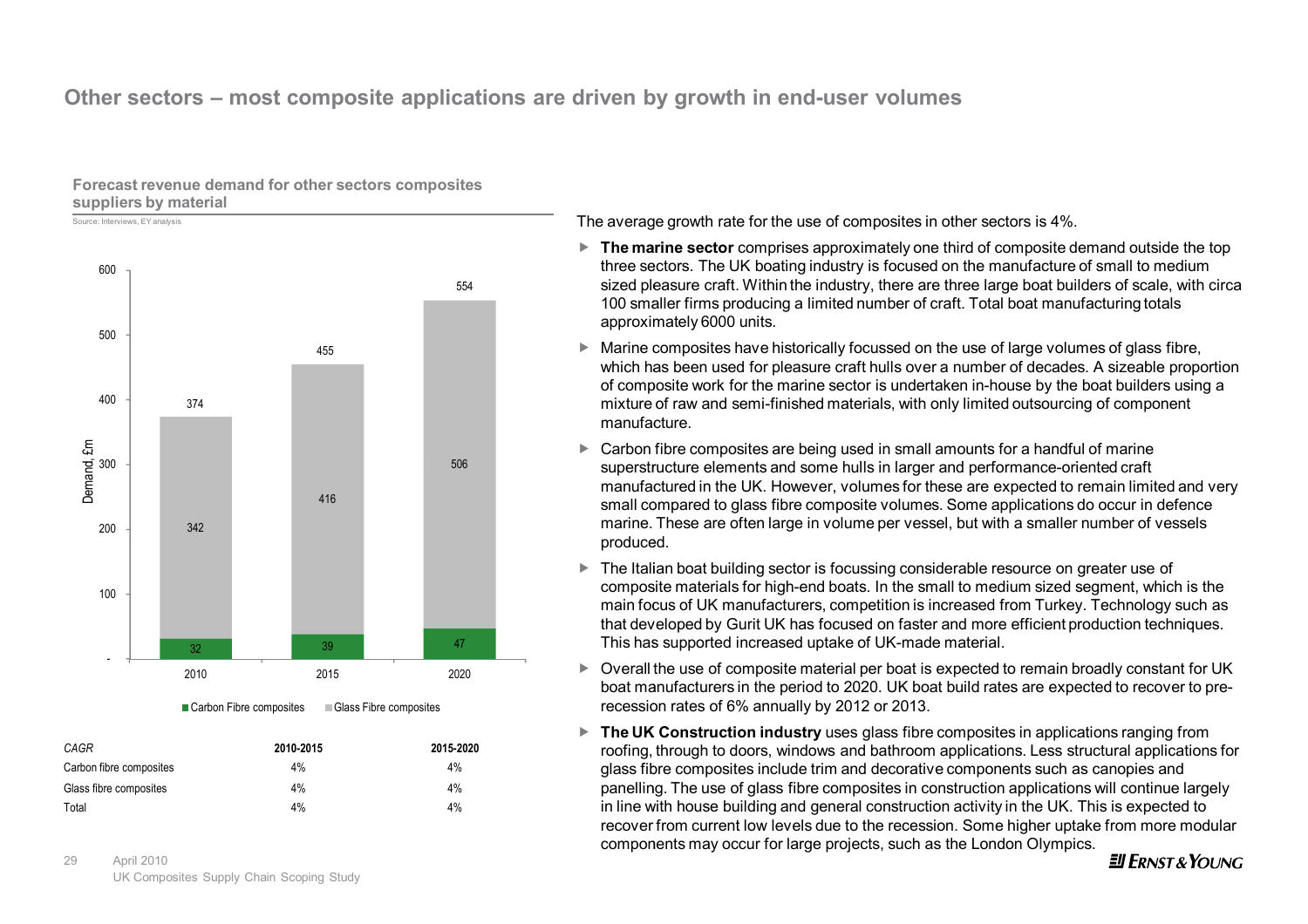### **Other sectors – potential BIS / UKTI / RDA actions to support the use of composites in other industries**

- ▶ Carbon fibre composites are used in newer, higher growth applications, such as the reinforcement of both new build and existing concrete structures. Isolated projects in the manufacture and reinforcement of smaller bridges have also taken place. Volumes are much lower than glass fibre composites and uptake is much more disaggregated, with usage being project specific. No major growth trends for series production or increased penetration were identified.
- ► In the **Consumer and Sporting Goods sectors** the uptake of carbon fibre composites has accelerated considerably in the recent past as more and more applications enter mainstream use (e.g. golf clubs, bicycles). However, the vast majority of production of these goods is bas based in Asia, with limited production in the UK. Proportionately this sector comprises a much higher share of the global carbon fibre composites market (possibly up to 40 40%) than it does in the UK market. Similarly glass fibre composite applications are prevalent in leisure and other consumer markets (e.g. kayaks), however applications of this material have not evolved or grown materially in the recent past.
- ▶ Sporting goods applications have been hit hard by the macroeconomic downturn, due to its exposure to discretionary spending. Demand is expected to recover, but beyond this, composite penetration is already high and production is outside the UK.
- Inte Oil and Gas sector is a relatively nascent area of application currently undergoing further research and development. The exploration and extraction of oil is pushing operations into ever more extreme environments and is therefore requiring more sophisticated materials to cope. Carbo Carbon fibre composites are being developed for use in risers as potential alternatives to other materials and could lead to growth of use in this sector. The UK's strong off-shore oil industry lends itself well towards exploiting opportunities for composites uptake. Promotion and communication of the benefits of composites and de design expertise within the sector, ensuring increased exposure to potential partners or customers in the sector, is likely to assist in driving development. Ear Early uptake of suitable production solutions is likely to give UK users a competitive advantage.
- ▶ It has been shown that the UK composite industry is represented across a wide range of end user sectors. Establishing a mechanism for cross sector knowledge transfer could provide the UK with a significant technological competitive advantage. Examples could include:
	- Transfer of expertise and experience between fixed wing and rotary aircraft in the aerospace sector.
	- Transfer of knowledge about blade manufacture between the aerospace and wind turbine industries.
	- − Initiatives such as the National Composites Centre and future Technology Strategy Board calls should be used to provide mecha mechanisms and frameworks for companies to share knowledge and expertise in a non-competitive environment.
	- companies to share knowledge and expertise in a non-competitive environment.<br>The international shortage of skills in the composites sector was also highlighted during research for this report. Industry views on possible r include:
	- − Assisting smaller companies with training of apprentices and retraining staff.
	- − Improving access to vocational training.
	- Encouraging academics to work with industry and increased access to university expertise to SMEs.
	- − Maintaining government funding for composites-related research/teaching at universities. related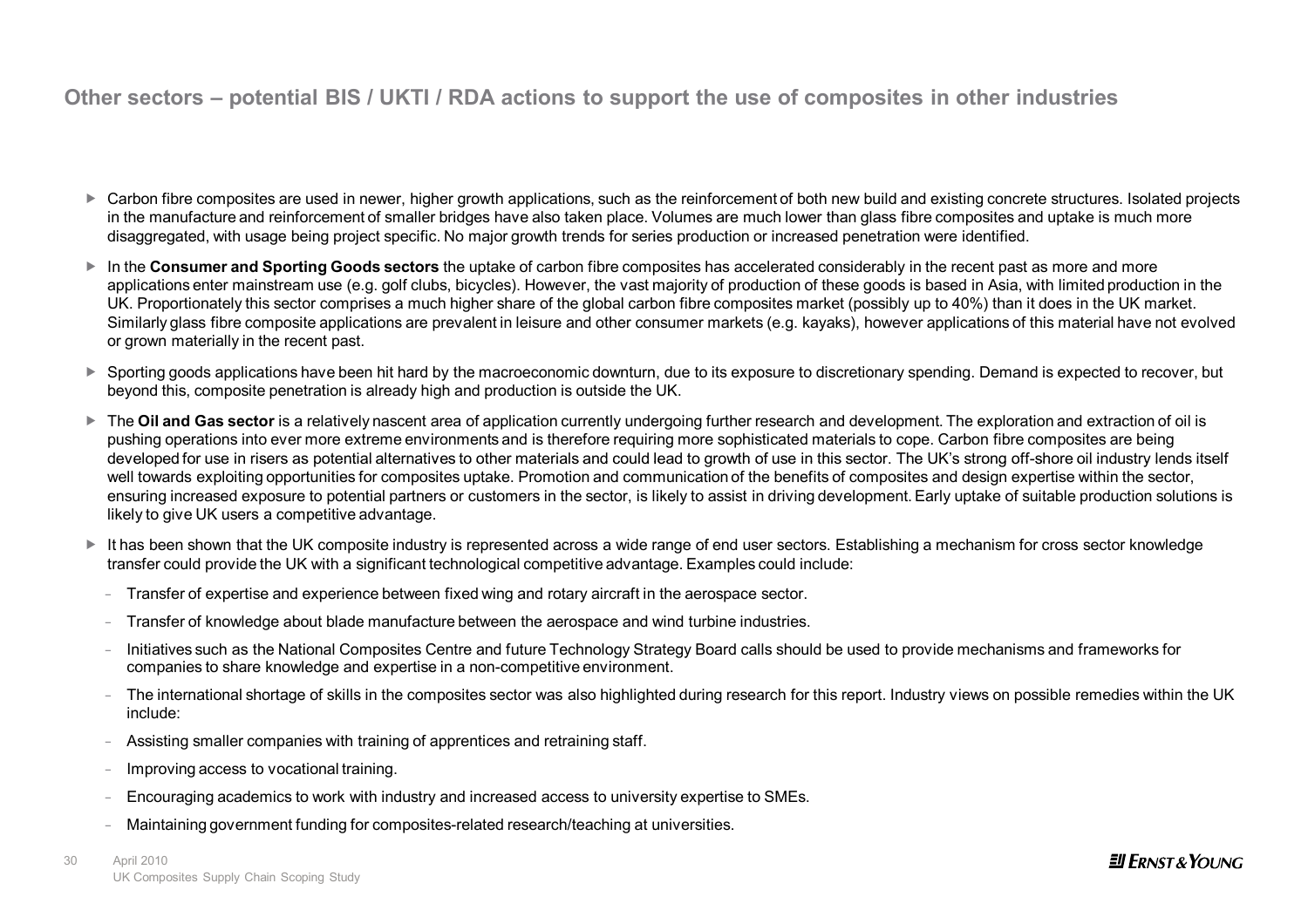**International demand for Composites and Opportunities for UK Industry**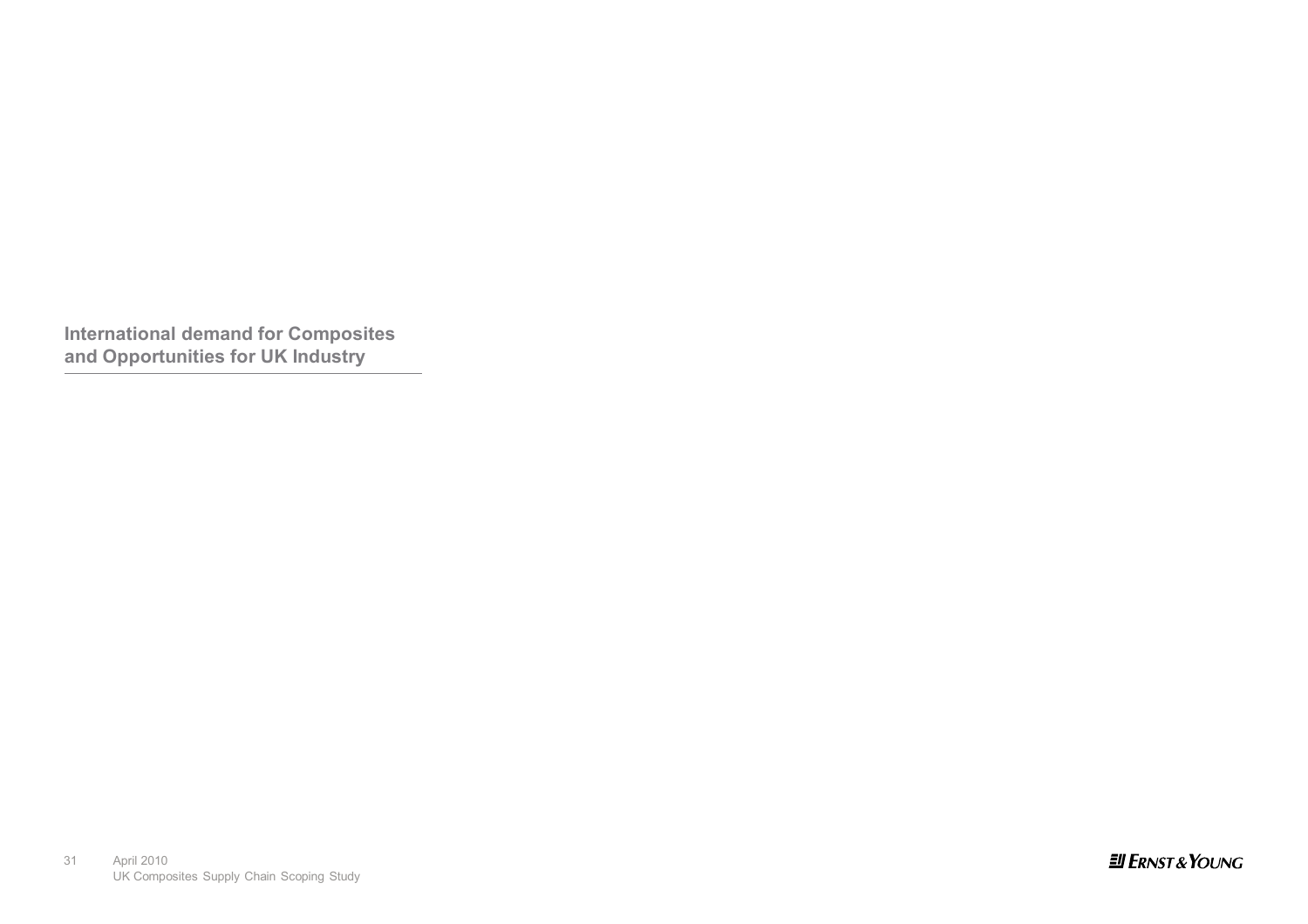### **Composites demand in the UK is forecast to grow faster than international markets**

#### **Forecast growth of composite demand in key international markets**

Source: AVK, Lucintel, Freedonia, EY analysis<br>\*Note UK growth represents growth in the 2010-20 period and includes off-shore wind demand; European growth represents sustainable growth rate estimated by AVK; US growth is for the 2009-2014 period.

![](_page_32_Figure_4.jpeg)

 $\triangleright$  Composites demand growth in the UK is forecast to exceed growth in international markets, largely driven by the growth in offshore wind and aerospace sectors. This market leading growth rate should enable UK companies to continue developing composite capability, and to apply this know-how to develop further export markets.

#### *In Europe:*

- $\blacktriangleright$  Growth in carbon fibre demand is forecast from the aerospace sector.
- $\blacktriangleright$  In volume terms the construction industry is the largest segment, with a strong automotive and wind energy cluster in Germany.

#### *In the USA:*

- $\triangleright$  Carbon fibre demand is forecast to grow in aerospace and green energy segments.
- $\blacktriangleright$  The US has a large glass fibre composite manufacturing industry focused on the construction and automotive sectors, accounting for c. 63% of production. Limited growth in these mature markets is expected.

*In emerging economies:*

 $\triangleright$  Strong domestic growth in construction, consumer goods and automotive industries, is driving fastest global growth for glass fibre demand.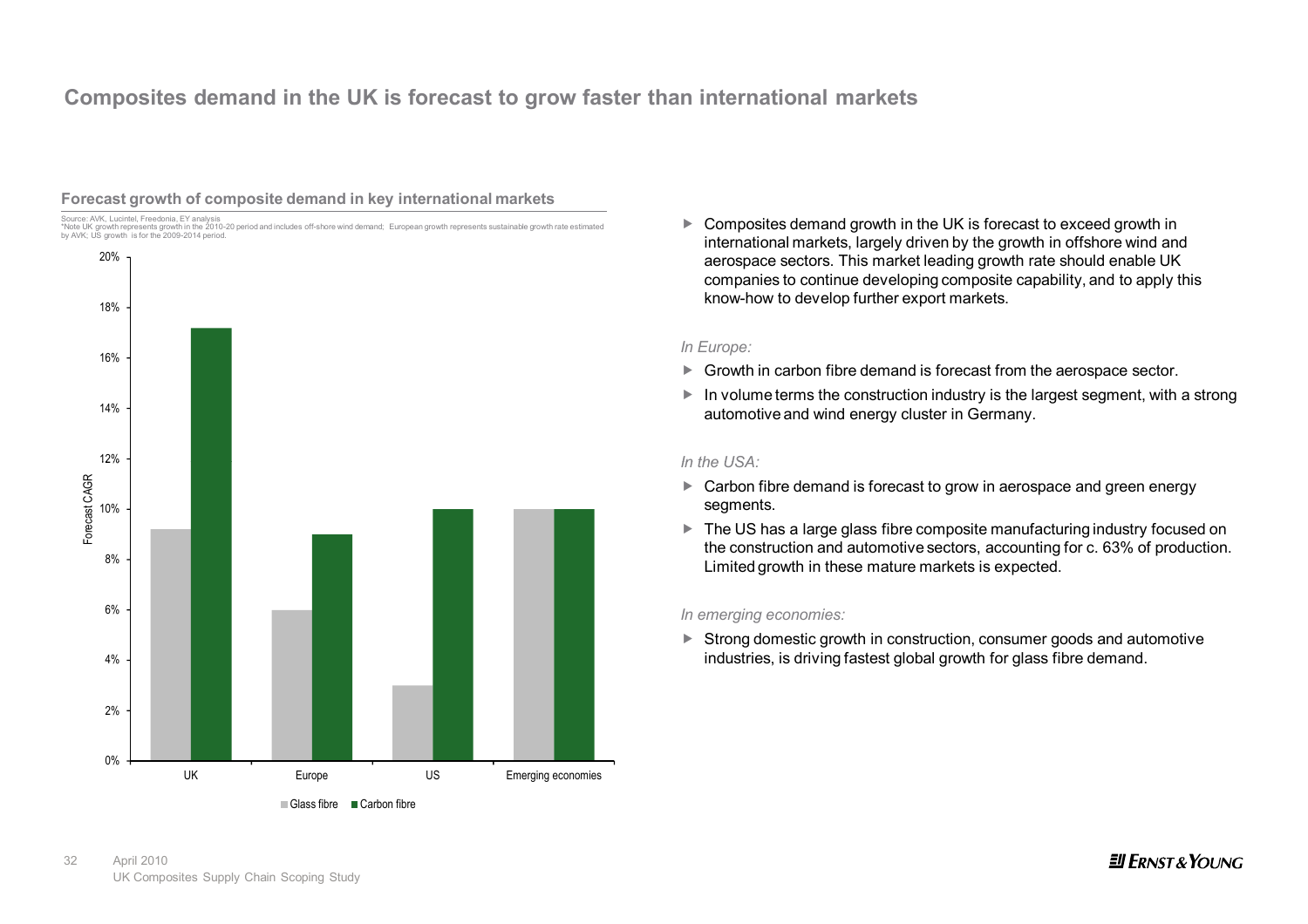In aerospace, the UK composites industry is already export oriented as aircraft assembly is largely carried out in **Europe and the USA. These markets, and new markets in Asia, offer long term export growth potential**

**Estimated market share of composite aero structure manufacturers by country**

Source: Counterpoint \* Note - based on market share of 15 largest aerospace primes

![](_page_33_Figure_3.jpeg)

**Industry views on key export geographies** Source: Interviews

![](_page_33_Figure_5.jpeg)

#### *Target export markets*

► The UK composites industry is successful in international markets, particularly in Europe and North America and on major aerospace programmes. For the composites players already focused on the international aerospace sector, there are a number of opportunities to grow as the global aerospace industry increases the use of composite materials. These opportunities include:

*USA*

- $\blacktriangleright$  The most accessible market for UK aerospace composite manufacturers is the US, which is both relatively open and large. Historical co-operation between US and UK defence industries also allows UK companies easier access to US defence contracts than most other market participants.
- $\blacktriangleright$  US and Canadian regional, business jet and general aviation industries are also a key growth sector. Composite use in smaller civil aircraft is still in early stages of development and presents a substantial opportunity for UK exports.

#### *Europe*

 $\blacktriangleright$  The European aerospace composite market is relatively closed, largely as a majority of composites work for Airbus Europe is carried out in-house or by captive manufacturers. For example Airbus Europe outsources c. 10% of composite production by value, of which only 1% was imported. Most UK suppliers gain access to Airbus programmes through Airbus UK and thus are largely limited to wing related applications. operation between US and UK defence industries also allows UK companies easie<br>ontracts than most other market participants.<br>and, business jet and general aviation industries are also a key growth sector. Com<br>aft is still i

#### *Asia*

- $\blacktriangleright$  In the longer term, UK industry could seek export opportunities to the embryonic Chinese and Indian aerospace **industries**
- $\blacktriangleright$  Whilst Japanese companies have a strong presence in production of aircraft components and benefit from technology transfer from Boeing, it is thought that they will be prevented from using Boeing technology on domestic programmes. UK companies could potentially work in partnership with their Japanese peers to develop composites capability for domestic Japanese programmes such as the Mitsubishi Regional Jet (MRJ).

#### *South America*

 $\triangleright$  Brazil is fast becoming a centre for regional jet production, but does not feature prominently in the global composites industry. Supporting manufacturers such as Embraer in technology development, outsourced component manufacture and supply of aerospace materials could potentially open up a lucrative market for the UK composites industry.

#### *Middle East*

▶ Governments in the Middle East are seeking to establish an aerospace composites industry. Supporting this with UK technology is a significant export opportunity for the UK, although technology sales will need to be balanced April 2010 **April 2010 April 2010 against the prospect of creating future competitors. JU ERNST & YOUNG** 

33